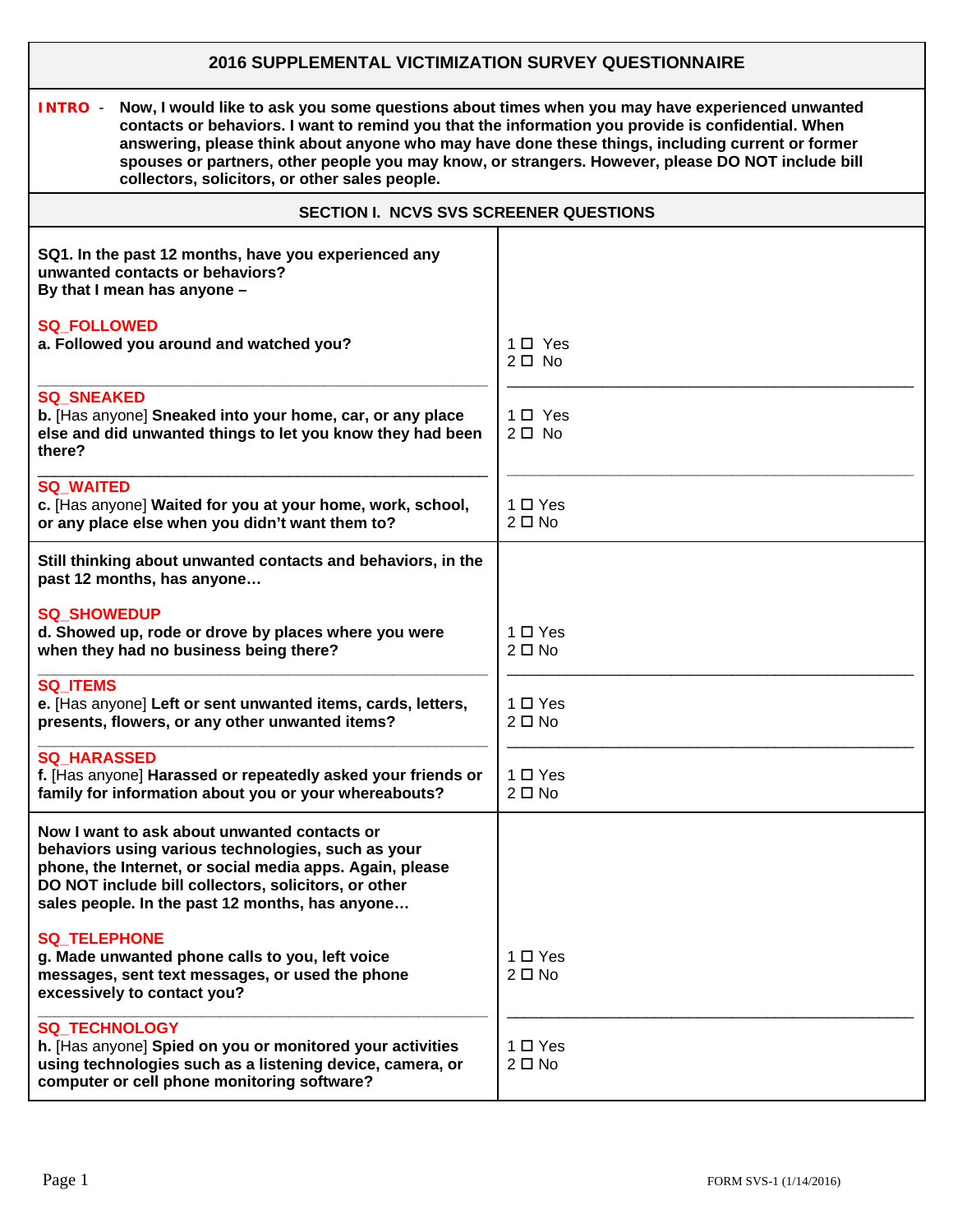| Still thinking about unwanted contacts and behaviors, in the<br>past 12 months, has anyone                                                                                                                                                                                                                |                                                                   |  |
|-----------------------------------------------------------------------------------------------------------------------------------------------------------------------------------------------------------------------------------------------------------------------------------------------------------|-------------------------------------------------------------------|--|
| <b>SQ APPLICATION</b><br>i. Tracked your whereabouts with an electronic tracking<br>device or application, such as GPS or an application on your<br>cell phone?                                                                                                                                           | $1 \Box Y$ es<br>$2 \Box$ No                                      |  |
| <b>SQ POSTS</b><br>j. [Has anyone] Posted or threatened to post<br>inappropriate, unwanted, or personal information about<br>you on the Internet, this includes private photographs,<br>videos, or spreading rumors?                                                                                      | $1 \Box Y$ es<br>$2 \Box$ No                                      |  |
| <b>SQ WEBSITES</b><br>k. [Has anyone] Sent unwanted e-mails or messages using<br>the Internet, for example, using social media apps or<br>websites like Instagram, Twitter, or Facebook?                                                                                                                  | $1 \Box Y$ es<br>$2 \Box$ No                                      |  |
| <b>SQ SOCIALMEDIA</b><br>I. [Has anyone] Monitored your activities using social<br>media apps like Instagram, Twitter, or Facebook?                                                                                                                                                                       | $1 \Box Y$ es<br>$2 \Box$ No                                      |  |
| CHECK ITEM 1: If R answered "Yes" to one or more of SQ_FOLLOWED-SQ_SOCIALMEDIA, then skip to SQ2<br>(SQ_REPETITION). If R did not answer "Yes" to any of the above items, then skip to END INTERVIEW TEXT on page 3.                                                                                      |                                                                   |  |
| <b>SQ REPETITION</b>                                                                                                                                                                                                                                                                                      |                                                                   |  |
| SQ2. Has anyone done (this/any of these things) to you more<br>than once in the past 12 months?                                                                                                                                                                                                           | 1 □ Yes [skip to SQ3a (SQ_FEAR)]<br>2 □ No [skip to CHECK ITEM 2] |  |
| CHECK ITEM 2: If R answered "Yes" to more than one of SQ_FOLLOWED-SQ_SOCIALMEDIA, then skip to SQ3a<br>(SQ_FEAR). If R answered "Yes" to only one of SQ_FOLLOWED-SQ_SOCIALMEDIA, then skip to END INTERVIEW TEXT on<br>page 3.                                                                            |                                                                   |  |
| <b>SQ_FEAR</b><br>SQ3a. Did any of these unwanted contacts or behaviors<br>make you fear for your safety or the safety of someone close<br>to you?                                                                                                                                                        | $1 \Box Y$ es<br>$2 \Box$ No                                      |  |
| <b>SQ DISTRESS</b><br>SQ3b. Did any of these unwanted contacts or behaviors<br>cause you substantial emotional distress?                                                                                                                                                                                  | $1 \Box Y$ es<br>$2 \Box$ No                                      |  |
| Now I have some additional questions about the time<br>someone {behavior <sub>1</sub> }, {behavior <sub>2</sub> }, and {behavior <sub>x</sub> }.<br>Thinking about the person or persons who committed these<br>unwanted contacts or behaviors in the past 12 months, did<br>any of the following occur - |                                                                   |  |
| <b>SQ PROPERTY</b><br>SQ4. Did this person or these people damage or attempt to<br>damage or destroy property belonging to you or someone<br>else in your household?                                                                                                                                      | 1 □ Yes<br>$2 \Box$ No                                            |  |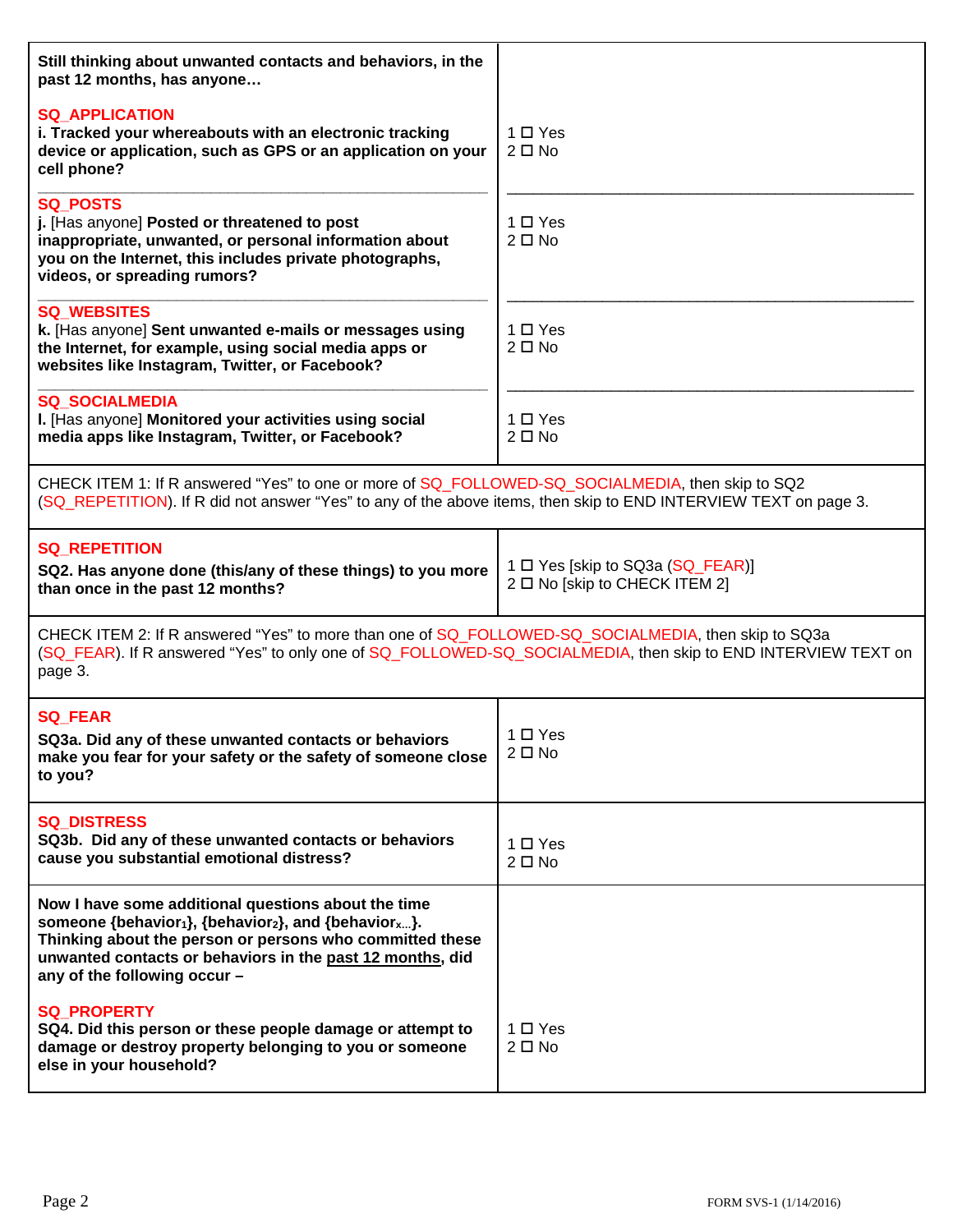| <b>SQ_ATTACK_SELF</b><br>Physically attack you?                                                                                                                                                                                                                                                       | Did this person or these people                                                     | SQ5. [Thinking about the person or persons who committed<br>these unwanted contacts or behaviors in the past 12 months] | 1 □ Yes<br>$2 \Box$ No                                                                                 |                                                                                                                                                                                                                                                                                |
|-------------------------------------------------------------------------------------------------------------------------------------------------------------------------------------------------------------------------------------------------------------------------------------------------------|-------------------------------------------------------------------------------------|-------------------------------------------------------------------------------------------------------------------------|--------------------------------------------------------------------------------------------------------|--------------------------------------------------------------------------------------------------------------------------------------------------------------------------------------------------------------------------------------------------------------------------------|
| <b>SQ_ATTEMPT_SELF</b><br>Attempt to attack you?                                                                                                                                                                                                                                                      |                                                                                     |                                                                                                                         | 1 O Yes<br>$2 \Box$ No                                                                                 |                                                                                                                                                                                                                                                                                |
| <b>SQ_THREAT_SELF</b><br>Threaten to attack you?                                                                                                                                                                                                                                                      |                                                                                     |                                                                                                                         | $1 \Box$ Yes<br>$2 \Box$ No                                                                            |                                                                                                                                                                                                                                                                                |
| <b>SQ_ATTACK_OTH</b>                                                                                                                                                                                                                                                                                  | Did this person or these people<br>Physically attack someone close to you or a pet? | SQ6. [Thinking about the person or persons who committed<br>these unwanted contacts or behaviors in the past 12 months] | $1 \Box Y$ es<br>$2 \Box$ No                                                                           |                                                                                                                                                                                                                                                                                |
| <b>SQ ATTEMPT OTH</b>                                                                                                                                                                                                                                                                                 | Attempt to attack someone close to you or a pet?                                    |                                                                                                                         | $1 \Box Y$ es<br>$2 \Box$ No                                                                           |                                                                                                                                                                                                                                                                                |
| <b>SQ_THREAT_OTH</b>                                                                                                                                                                                                                                                                                  | Threaten to attack someone close to you or a pet?                                   |                                                                                                                         | 1 □ Yes<br>$2 \Box$ No                                                                                 |                                                                                                                                                                                                                                                                                |
| SURVEY INSTRUCTIONS: See the table below for all combinations of the questions used to determine when the survey<br>should be ended or continued on to the questions about the incident.<br>NOTE: This information is programmed into the CAPI instrument and skip patterns are driven automatically. |                                                                                     |                                                                                                                         |                                                                                                        |                                                                                                                                                                                                                                                                                |
| Number of<br><b>Behaviors</b><br>$(SQ1a-I)$                                                                                                                                                                                                                                                           | Repetition<br>(SQ2)                                                                 | Actual Fear or<br><b>Emotional Distress</b><br>(If SQ3a and SQ3b eq 'No'<br>/ If SQ3a or SQ3b eq 'Yes')                 | Reasonable Fear<br>(If SQ4, all SQ5, and all SQ6<br>eq 'No' / If SQ4, any SQ5, or<br>any SQ6 eq 'Yes') | Included in stalking<br>estimate/survey<br>continuation?                                                                                                                                                                                                                       |
| $2+$<br>$2+$<br>$2+$<br>$2+$<br>$2+$<br>$2+$<br>$2+$<br>$2+$                                                                                                                                                                                                                                          | No<br>Yes<br>Yes<br>Yes<br>Yes<br>No<br>No<br>No<br>No<br>Yes<br>Yes<br>Yes<br>Yes  | N/A<br><b>No</b><br><b>No</b><br>Yes<br>Yes<br><b>No</b><br><b>No</b><br>Yes<br>Yes<br><b>No</b><br>No<br>Yes<br>Yes    | N/A<br>No<br>Yes<br>No<br>Yes<br>No<br>Yes<br>No<br>Yes<br>No<br>Yes<br>No<br>Yes                      | No - end interview<br>$No$ – end interview<br>$Yes$ – continue<br>$Yes$ – continue<br>$Yes$ – continue<br>$No$ – end interview<br>$Yes$ – continue<br>$Yes$ – continue<br>$Yes$ – continue<br>$No$ – end interview<br>$Yes$ – continue<br>$Yes$ – continue<br>$Yes$ – continue |

If survey instructions lead to "No – end interview", then skip to SUPPLEMENTEND\_SVS. Else, if survey instructions lead to "Yes – continue", then skip to Q1 (OFFENDER\_NUMB).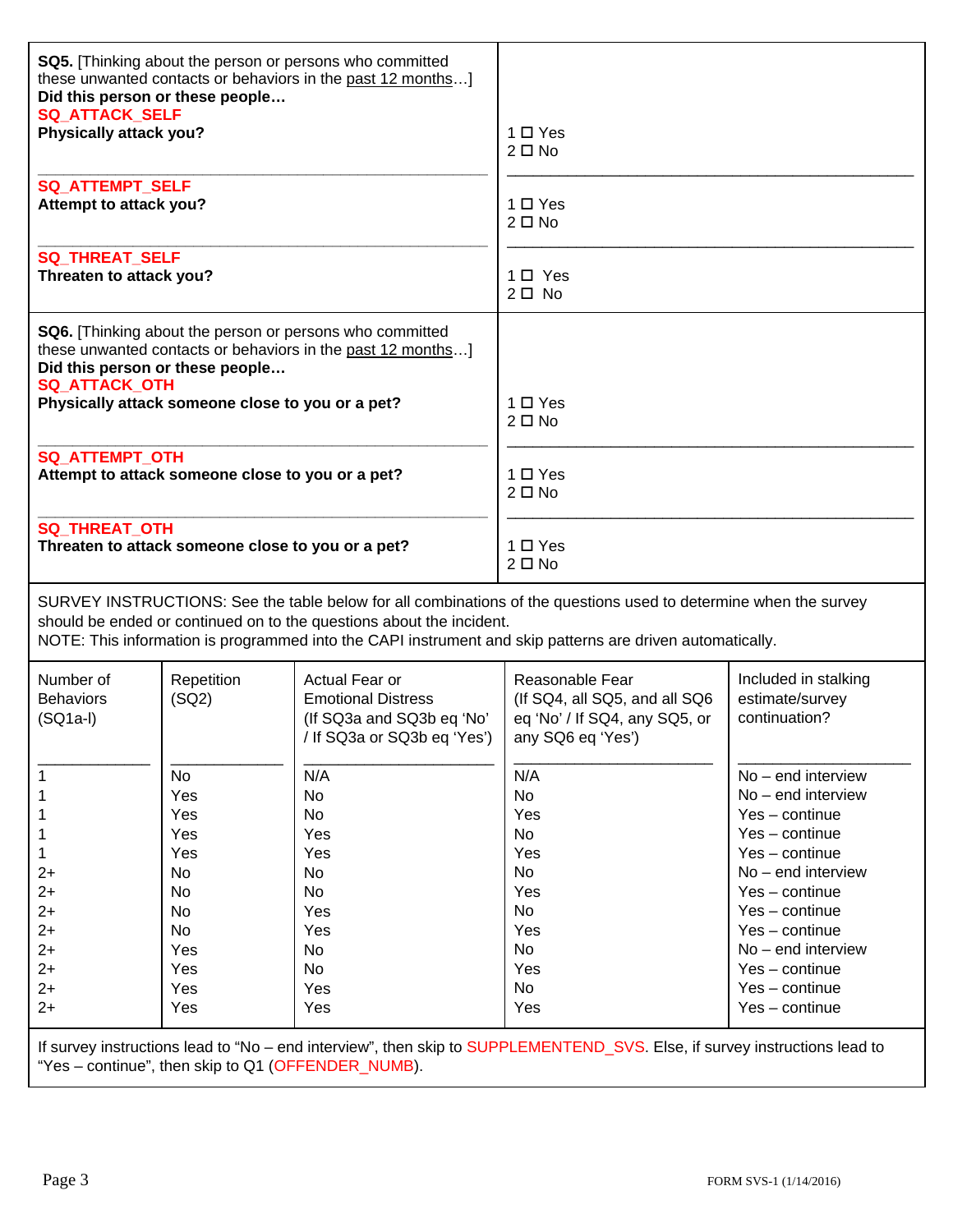| <b>SECTION II. NCVS SVS OFFENDER INFORMATION</b>                                                                                                                                                              |                                                                                                                                                                                                              |  |
|---------------------------------------------------------------------------------------------------------------------------------------------------------------------------------------------------------------|--------------------------------------------------------------------------------------------------------------------------------------------------------------------------------------------------------------|--|
| <b>OFFENDER_NUMB</b><br><b>OFFENDER_NUMBSP</b><br>Q1. Thinking about the unwanted contacts or behaviors you<br>experienced in the past 12 months, how many different<br>people have done these things to you? | 1 □ One [skip to Q3 (OFFENDER1_SEX)]<br>2 □ Two [skip to Q2a (OFFENDER_ACT)]<br>3 □ Three or more - Enter number of people _<br>[skip to Q2a (OFFENDER_ACT)]<br>4 D Don't know [skip to INTRO TEXT A]        |  |
| <b>OFFENDER_ACT</b><br>Q2a. Did these people act alone or together as a team?                                                                                                                                 | 1 □ Alone [skip to INTRO TEXT A]<br>2 □ Together [skip to Q2b (OFFENDER_MOST)]<br>3 □ Don't know [skip to INTRO TEXT A]                                                                                      |  |
| <b>OFFENDER_MOST</b><br>Q2b. Of the people who did these things to you, is there ONE<br>person who you would consider to be the MOST responsible<br>for these unwanted contacts or behaviors?                 | 1 □ Yes [skip to Q3 (OFFENDER1_SEX)]<br>2 0 No [skip to Q8a (OFFENDERS SEX)]                                                                                                                                 |  |
| <b>SECTION III. SINGLE OFFENDER</b>                                                                                                                                                                           |                                                                                                                                                                                                              |  |
| INTRO TEXT A. Thinking about the person who has done this most recently                                                                                                                                       |                                                                                                                                                                                                              |  |
| OFFENDER1_SEX<br>Q3. Is this person male or female?                                                                                                                                                           | $1 \Box$ Male<br>$2 \Box$ Female                                                                                                                                                                             |  |
| <b>OFFENDER1 AGE</b><br>Q4. How old would you say this person is?                                                                                                                                             | $1 \Box$ Under 15<br>2 □ 15-17<br>3□ 18-20<br>4 □ 21-24<br>5□ 25-34<br>6□ 35-49<br>$7 \Box 50 - 64$<br>$8 \Box 65+$<br>9 □ Don't know                                                                        |  |
| OFFENDER1_HISP<br>Q5. Is this person Hispanic or Latino/a?                                                                                                                                                    | 1 □ Yes<br>$2 \Box$ No<br>3 □ Don't know                                                                                                                                                                     |  |
| OFFENDER1_RACE<br>Q6. What race or races is this person? You may select more<br>than one. Is this person [Select one or more]                                                                                 | $1 \Box$ White?<br>$2 \Box$ Black or African American?<br>3 <sup>O</sup> American Indian or Alaska Native?<br>$4 \Box$ Asian?<br>5 <sup>D</sup> Native Hawaiian or Other Pacific Islander?<br>6 □ Don't know |  |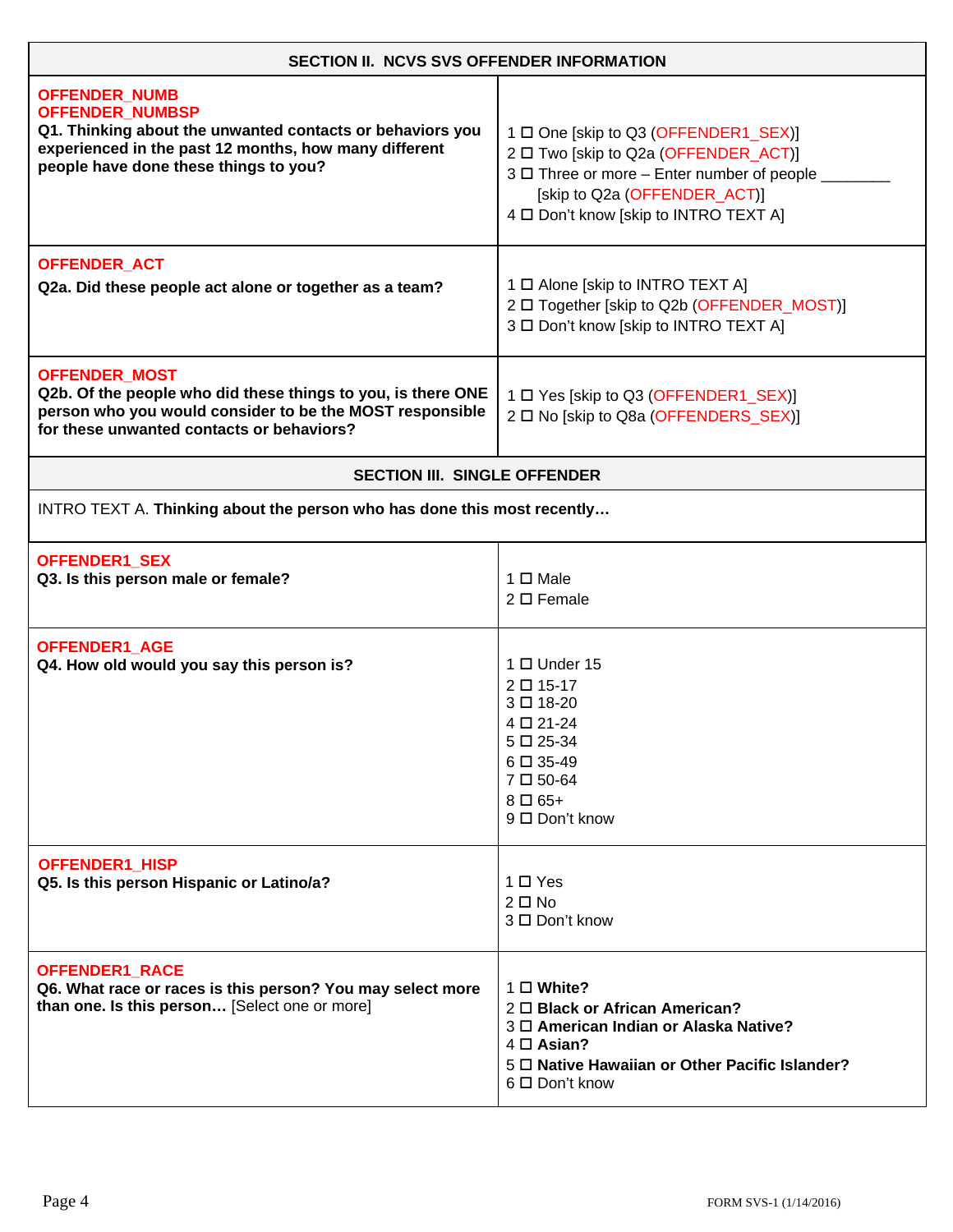| OFFENDER1_REL<br>OFFENDER1_RELSP<br>OFFENDER1_NONSP<br>Q7. What was your relationship to the person who<br>committed these unwanted contacts or behaviors when they<br>first began?<br>[Instruction: Record the relationship at the time the unwanted<br>contacts or behaviors began and not at the time of the interview.] | RELATIVE - offender was the respondent's -<br>01 □ Spouse or partner<br>02 □ Ex-spouse or ex-partner<br>03 □ Parent or step-parent<br>04 □ Own child or step-child<br>05 □ Sibling/step-sibling<br>06 $\Box$ Other relative - Specify __<br>NONRELATIVE - offender was the respondent's -<br>07 □ Boyfriend or girlfriend<br>08 □ Ex-boyfriend or ex-girlfriend<br>09 Other current romantic or sexual partner<br>10 □ Other former romantic or sexual partner<br>11 □ Friend or ex-friend<br>12 □ Acquaintance<br>13 □ In-laws or relative of spouse or ex-spouse<br>14 □ Roommate, housemate, boarder<br>15 □ Schoolmate<br>16 □ Neighbor<br>17 □ Customer/client<br>18 □ Student<br>19 $\Box$ Patient<br>20 □ Supervisor (current or former)<br>21 □ Employee (current or former)<br>22 □ Co-worker (current or former)<br>23 □ Teacher/school staff<br>$24 \square$ Stranger<br>25 $\Box$ Other nonrelative - Specify |  |
|-----------------------------------------------------------------------------------------------------------------------------------------------------------------------------------------------------------------------------------------------------------------------------------------------------------------------------|---------------------------------------------------------------------------------------------------------------------------------------------------------------------------------------------------------------------------------------------------------------------------------------------------------------------------------------------------------------------------------------------------------------------------------------------------------------------------------------------------------------------------------------------------------------------------------------------------------------------------------------------------------------------------------------------------------------------------------------------------------------------------------------------------------------------------------------------------------------------------------------------------------------------------|--|
|                                                                                                                                                                                                                                                                                                                             | $26 \Box$ Unable to identify the person<br>[skip to Q14a (INC_DURATION)]                                                                                                                                                                                                                                                                                                                                                                                                                                                                                                                                                                                                                                                                                                                                                                                                                                                  |  |
| <b>SECTION IV. MULTIPLE OFFENDERS</b>                                                                                                                                                                                                                                                                                       |                                                                                                                                                                                                                                                                                                                                                                                                                                                                                                                                                                                                                                                                                                                                                                                                                                                                                                                           |  |
| <b>OFFENDERS_SEX</b><br>Q8a. Are these people male or female?                                                                                                                                                                                                                                                               | 1 □ All male [skip to Q9 (OFFENDERS_AGE)]<br>2 □ All female [skip to Q9 (OFFENDERS_AGE)]<br>3 □ Don't know sex of any offenders<br>[skip to Q9 (OFFENDERS_AGE)]<br>4 D Both male and female [skip to CHECK ITEM 3]                                                                                                                                                                                                                                                                                                                                                                                                                                                                                                                                                                                                                                                                                                        |  |
| CHECK ITEM 3: If only two offenders (OFFENDER_NUMB=2), then skip to Q9 (OFFENDERS_AGE). If more than two<br>offenders (OFFENDER_NUMB=3), then skip to Q8b (OFFENDERS_SEX2).                                                                                                                                                 |                                                                                                                                                                                                                                                                                                                                                                                                                                                                                                                                                                                                                                                                                                                                                                                                                                                                                                                           |  |
| OFFENDERS_SEX2<br>Q8b. Are most of these people male or female?                                                                                                                                                                                                                                                             | 1 □ Most are male<br>$2 \Box$ Most are female<br>3 □ Evenly divided<br>4 □ Don't know                                                                                                                                                                                                                                                                                                                                                                                                                                                                                                                                                                                                                                                                                                                                                                                                                                     |  |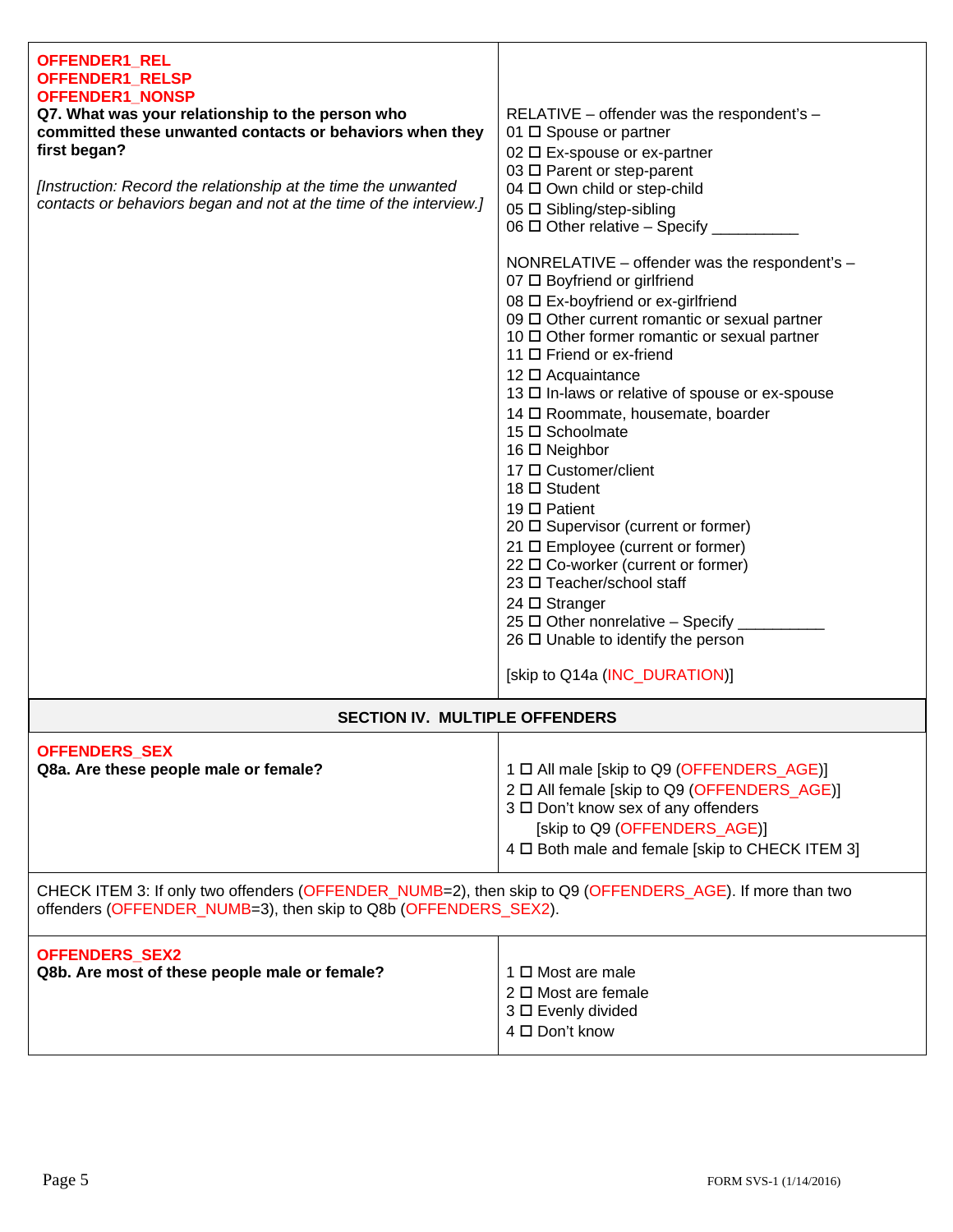| <b>OFFENDERS_AGE</b><br>Q9. How old would you say these people are? [Mark all that<br>apply]                                                                                                 | $1 \Box$ Under 15<br>2 □ 15-17<br>3□ 18-20<br>4 □ 21-24<br>$5 \Box 25 - 34$<br>$6 \Box 35 - 49$<br>$7 \Box 50 - 64$<br>$8 \Box 65+$<br>9 □ Don't know                                                                                                                            |  |
|----------------------------------------------------------------------------------------------------------------------------------------------------------------------------------------------|----------------------------------------------------------------------------------------------------------------------------------------------------------------------------------------------------------------------------------------------------------------------------------|--|
| <b>OFFENDERS HISP</b><br>Q10a. Are any of these people Hispanic or Latino/a?                                                                                                                 | 1 □ Yes [skip to Q10b (OFFENDERS_HISP2)]<br>2 □ No [skip to Q11a (OFFENDERS_RACE)]<br>3 □ Don't know [skip to Q11a (OFFENDERS_RACE)]                                                                                                                                             |  |
| <b>OFFENDERS HISP2</b><br>Q10b. Are most of these people Hispanic, non-Hispanic, or an<br>equal number of Hispanic and non-Hispanic?                                                         | 1 □ Most are Hispanic or Latino/a<br>2 □ Most are non-Hispanic<br>3 D Equal number of Hispanic and non-Hispanic<br>4 □ Don't know                                                                                                                                                |  |
| <b>OFFENDERS_RACE</b><br>Q11a. What race or races are these people? Are they<br>[Select one or more]                                                                                         | $1 \square$ White?<br>2 <sup>D</sup> Black or African American?<br>3 <sup>O</sup> American Indian or Alaska Native?<br>$4 \Box$ Asian?<br>5 D Native Hawaiian or Other Pacific Islander?<br>6 □ Don't know                                                                       |  |
| CHECK ITEM 4: If more than one selection at Q11a (OFFENDERS_RACE), then skip to Q11b (OFFENDERS_RACE2). If only<br>one selection at Q11a (OFFENDERS_RACE), then skip to Q12 (OFFENDERS_REL). |                                                                                                                                                                                                                                                                                  |  |
| OFFENDERS_RACE_MOST<br>(Instrument Variable - OFFENDERS_RACE2)<br>Q11b. What race are most of these people?                                                                                  | 1 □ Most are White<br>2 $\Box$ Most are Black or African American<br>3 <sup>O</sup> Most are American Indian or Alaska Native<br>4 □ Most are Asian<br>5 $\Box$ Most are Native Hawaiian or Other Pacific<br>Islander<br>$6 \square$ Equal number of each race<br>7 □ Don't know |  |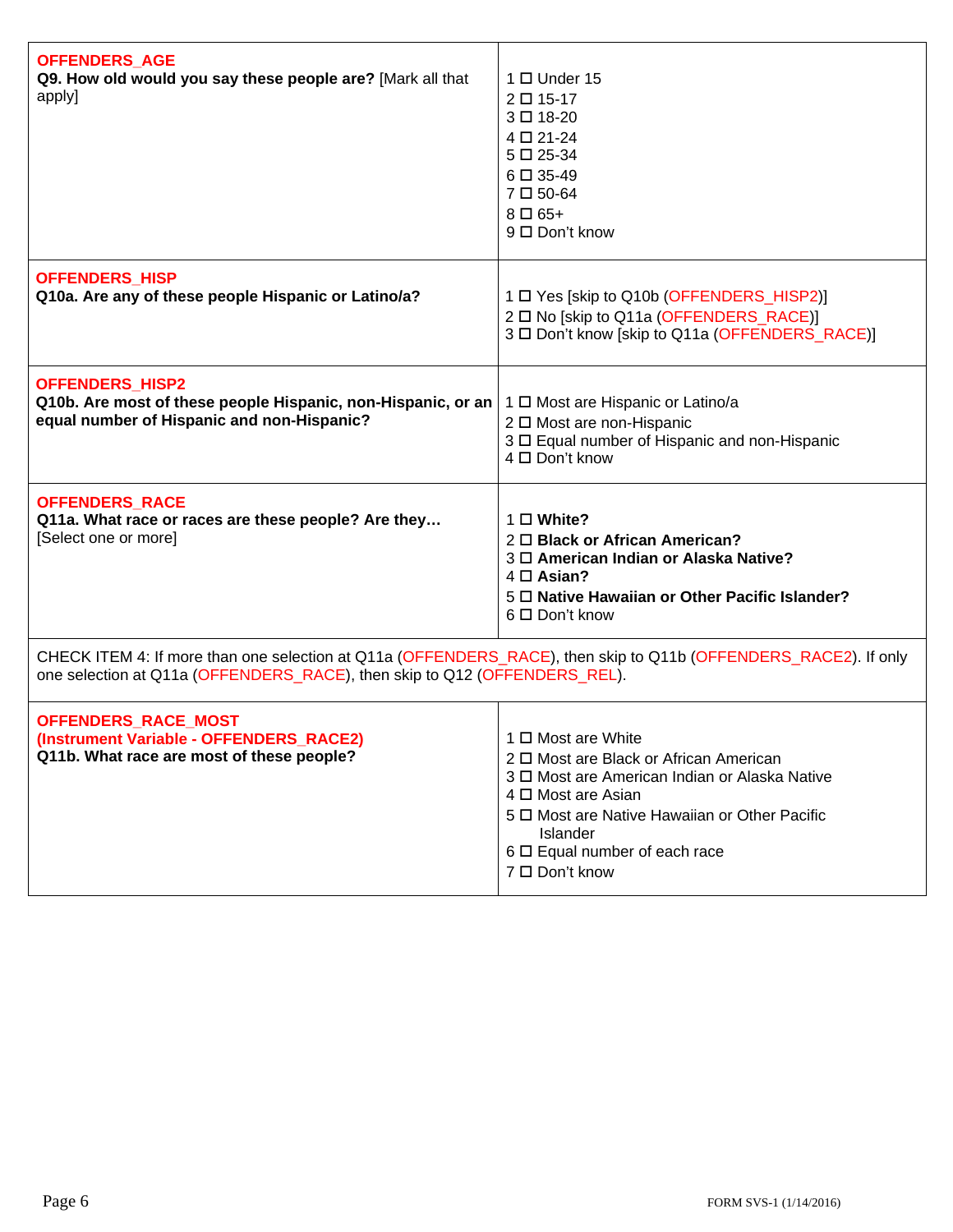| <b>OFFENDERS_REL</b><br>OFFENDERS_RELSP<br><b>OFFENDERS_NONSP</b><br>Q12. What was your relationship to the people who<br>committed these unwanted contacts or behaviors when they<br>first began? [Mark all that apply]<br>[Instruction: Record the relationship at the time the unwanted<br>contacts or behaviors began and not at the time of the interview.] | RELATIVE - offenders were the respondent's -<br>01 $\Box$ Spouse or partner<br>02 □ Ex-spouse or ex-partner<br>03 □ Parent or step-parent<br>04 □ Own child or step-child<br>05 □ Sibling/step-sibling<br>06 □ Other relative - Specify _________<br>NONRELATIVE - offenders were the respondent's -<br>07 □ Boyfriend or girlfriend<br>08 □ Ex-boyfriend or ex-girlfriend<br>09 Other current romantic or sexual partner<br>10 □ Other former romantic or sexual partner<br>11 □ Friend or ex-friend<br>12 □ Acquaintance<br>13 □ In-laws or relative of spouse or ex-spouse<br>14 $\Box$ Friends of one of the offenders<br>15 □ Roommate, housemate, boarder<br>16 $\Box$ Schoolmate<br>17 □ Neighbor<br>18 □ Customer/client<br>19 $\Box$ Student<br>20 □ Patient<br>21 □ Supervisor (current or former)<br>22 □ Employee (current or former)<br>23 □ Co-worker (current or former)<br>24 □ Teacher/school staff<br>25 □ Stranger<br>26 $\Box$ Other nonrelative - Specify _<br>27 □ Unable to identify the person |  |
|------------------------------------------------------------------------------------------------------------------------------------------------------------------------------------------------------------------------------------------------------------------------------------------------------------------------------------------------------------------|------------------------------------------------------------------------------------------------------------------------------------------------------------------------------------------------------------------------------------------------------------------------------------------------------------------------------------------------------------------------------------------------------------------------------------------------------------------------------------------------------------------------------------------------------------------------------------------------------------------------------------------------------------------------------------------------------------------------------------------------------------------------------------------------------------------------------------------------------------------------------------------------------------------------------------------------------------------------------------------------------------------------|--|
| <b>OFFENDERS_EACH</b><br><b>OFFENDERS_EACHSP</b><br>Q13. How do the people who committed these unwanted<br>contacts or behaviors know each other? Are they [Mark all<br>that apply]                                                                                                                                                                              | 1 □ Friends?<br>$2 \Box$ Classmates or peers?<br>3 □ Co-workers?<br>4 O In-laws or family members?<br>5 $\Box$ Members of a Fraternity or Sorority?<br>$6 \Box$ Members of a gang or other organized crime<br>group?<br>7 0 Or do they know each other in some other way?<br>$-$ Specify ____________                                                                                                                                                                                                                                                                                                                                                                                                                                                                                                                                                                                                                                                                                                                  |  |
| <b>SECTION V. DURATION OF STALKING</b>                                                                                                                                                                                                                                                                                                                           |                                                                                                                                                                                                                                                                                                                                                                                                                                                                                                                                                                                                                                                                                                                                                                                                                                                                                                                                                                                                                        |  |
| <b>INC DURATION</b><br>Q14a. How long have these unwanted contacts or behaviors<br>been happening to you?                                                                                                                                                                                                                                                        | $1 \Box$ Less than one month<br>$2 \Box$ One month to less than six months<br>$3 \Box$ Six months to less than one year<br>$4 \Box$ One year to less than two years<br>5 $\Box$ Two years to less than three years<br>$6 \square$ Three years to less than five years<br>7 □ Five years or more<br>8 □ Don't know                                                                                                                                                                                                                                                                                                                                                                                                                                                                                                                                                                                                                                                                                                      |  |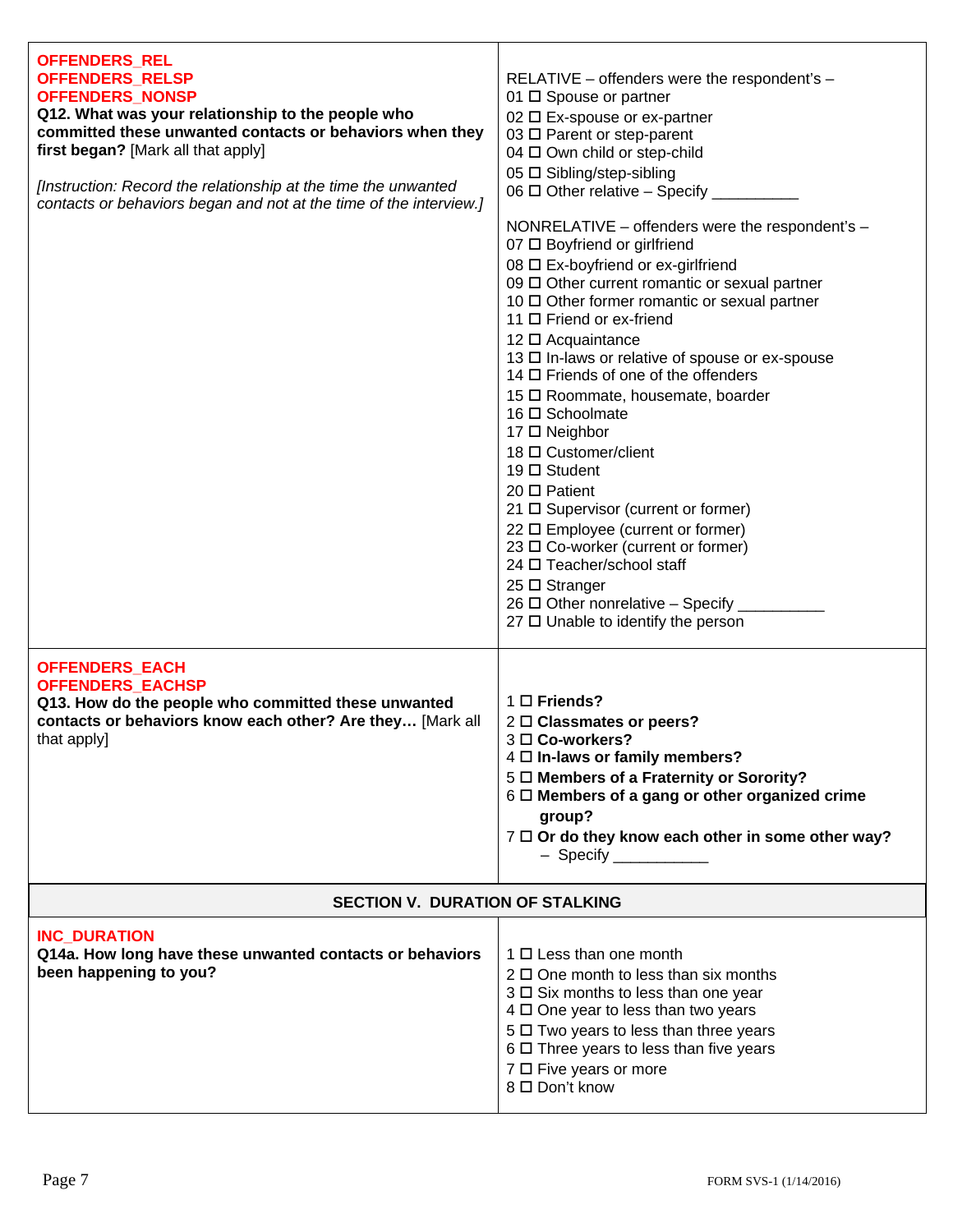| <b>INC DISCOVER</b><br>Q14b. How did you find out that these unwanted contacts or<br>behaviors were happening to you?                           | $1 \Box$ The offender told me<br>$2 \Box$ Someone else told me<br>$3 \Box$ I figured it out on my own<br>4 □ Don't know, don't remember                                  |  |
|-------------------------------------------------------------------------------------------------------------------------------------------------|--------------------------------------------------------------------------------------------------------------------------------------------------------------------------|--|
| <b>SECTION VI. FREQUENCY OF STALKING</b>                                                                                                        |                                                                                                                                                                          |  |
| <b>INC TIMES</b><br>Q15. In the past 12 months, how many times would you say<br>these unwanted contacts or behaviors occurred? Would you<br>say | $1 \Box$ Two to ten times<br>$2 \Box$ Eleven to fifty times<br>$3 \Box$ More than fifty times<br>$4 \Box$ Too many times to count<br>5 $\Box$ Don't know, don't remember |  |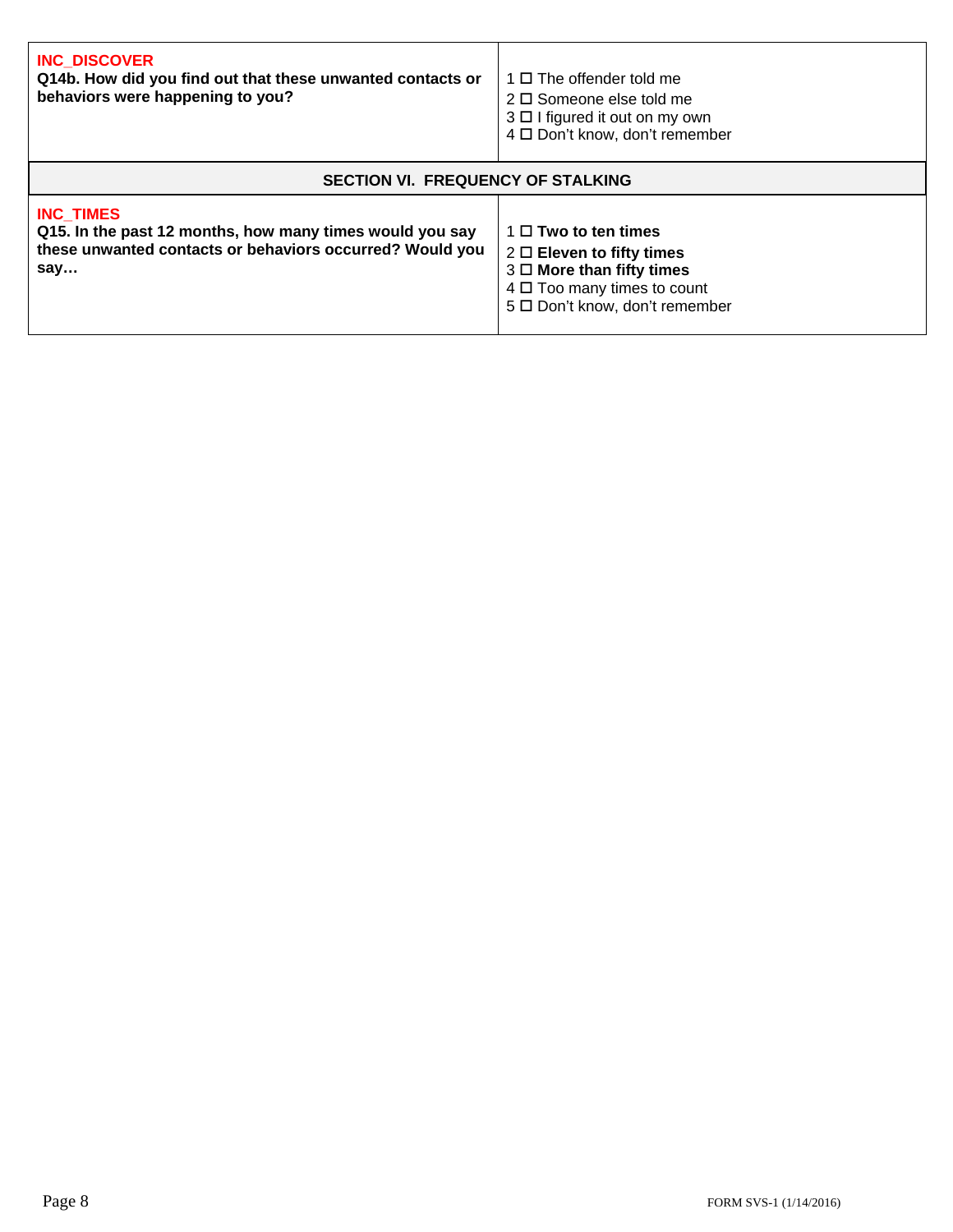| <b>SECTION VII. MOTIVE FOR STALKING</b>                                                                                                                                                                                                                                                                                                              |               |  |
|------------------------------------------------------------------------------------------------------------------------------------------------------------------------------------------------------------------------------------------------------------------------------------------------------------------------------------------------------|---------------|--|
| Q16. Why do you think (this person/these people) started<br>doing these things to you? Was it because                                                                                                                                                                                                                                                |               |  |
| <b>INC REVENGE</b>                                                                                                                                                                                                                                                                                                                                   | $1 \Box Y$ es |  |
| They wanted retaliation or revenge?                                                                                                                                                                                                                                                                                                                  | $2 \Box$ No   |  |
| <b>INC AFFECTION</b>                                                                                                                                                                                                                                                                                                                                 | $1 \Box Y$ es |  |
| They wanted affection?                                                                                                                                                                                                                                                                                                                               | $2 \Box$ No   |  |
| <b>INC_REJECTED</b>                                                                                                                                                                                                                                                                                                                                  | $1 \Box Y$ es |  |
| They felt rejected?                                                                                                                                                                                                                                                                                                                                  | $2 \Box$ No   |  |
| <b>INC OBSESSED</b>                                                                                                                                                                                                                                                                                                                                  | $1 \Box Y$ es |  |
| They were obsessed with you?                                                                                                                                                                                                                                                                                                                         | $2 \Box$ No   |  |
| <b>INC PLANNED</b>                                                                                                                                                                                                                                                                                                                                   | $1 \Box Y$ es |  |
| They planned to commit a crime?                                                                                                                                                                                                                                                                                                                      | $2 \Box$ No   |  |
| <b>INC ALREADY</b>                                                                                                                                                                                                                                                                                                                                   | $1 \Box Y$ es |  |
| They had already committed a crime?                                                                                                                                                                                                                                                                                                                  | $2 \Box$ No   |  |
| <b>INC POWER</b>                                                                                                                                                                                                                                                                                                                                     | $1 \Box Y$ es |  |
| They wanted power and control?                                                                                                                                                                                                                                                                                                                       | $2 \Box$ No   |  |
| <b>INC FELT</b>                                                                                                                                                                                                                                                                                                                                      | $1 \Box Y$ es |  |
| They felt like they could do these things to you?                                                                                                                                                                                                                                                                                                    | $2 \Box$ No   |  |
| <b>INC OTHER</b><br><b>INC_OTHERSP</b><br>Any other reason?                                                                                                                                                                                                                                                                                          | $2 \Box$ No   |  |
| CHECK ITEM 5: If offender physically attacked or attempted to attack respondent (SQ_ATTACK_SELF=1 or<br>SQ_ATTEMPT_SELF=1), then skip to Q17a (INC_HIT). If offender only threatened to attack respondent<br>(SQ_THREAT_SELF=1 and SQ_ATTACK_SELF ne 1 and SQ_ATTEMPT_SELF ne 1), then skip to Q18a (INC_THREAT_HIT).<br>Else, skip to CHECK ITEM 6. |               |  |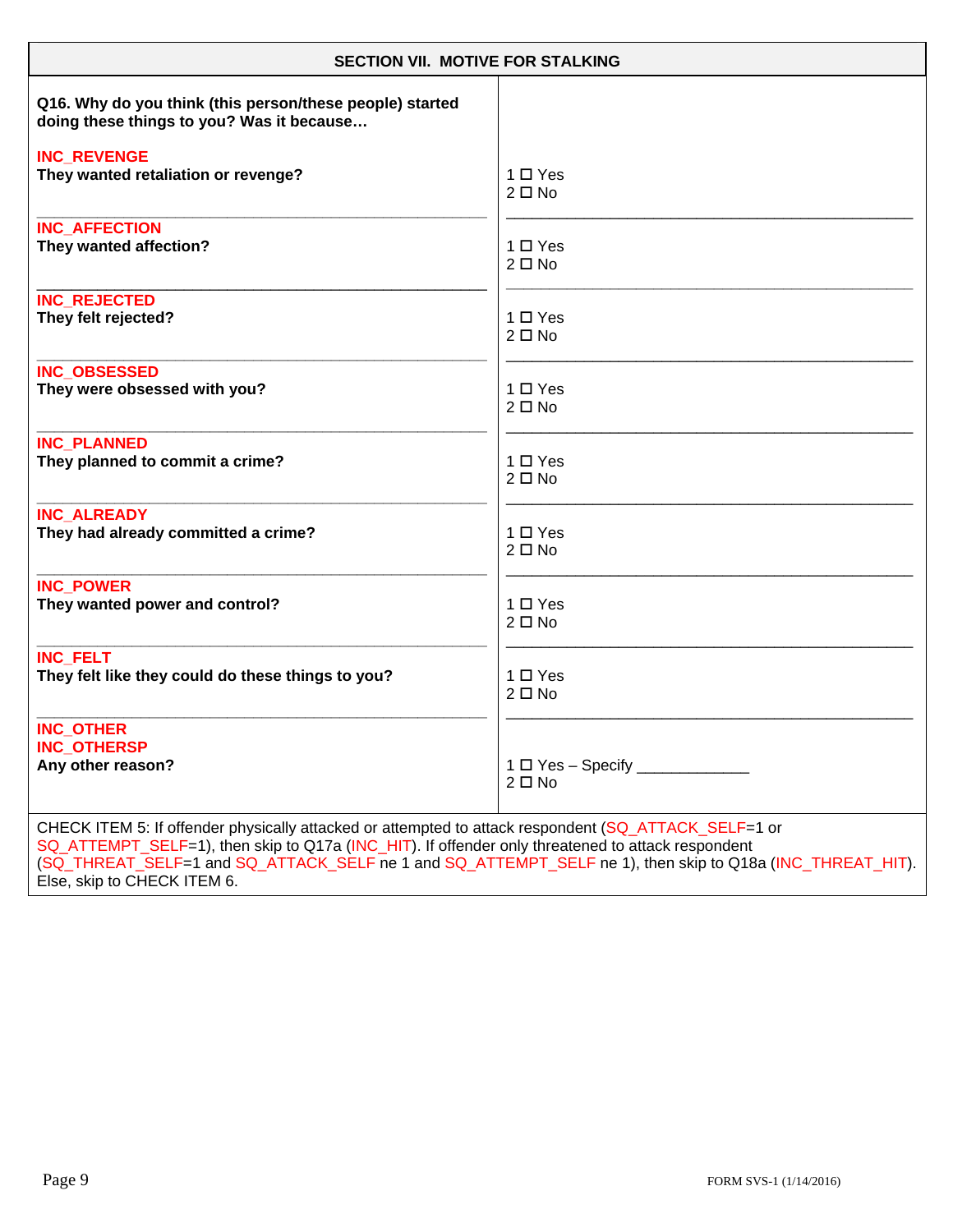| <b>SECTION VIII. REASONABLE FEAR FOLLOW-UP</b>                                                                                                                                                                                                                                                                                                                        |                                                             |  |
|-----------------------------------------------------------------------------------------------------------------------------------------------------------------------------------------------------------------------------------------------------------------------------------------------------------------------------------------------------------------------|-------------------------------------------------------------|--|
| Q17a. Earlier you indicated that (this person/these people)<br>physically attacked or attempted to attack you. Did they<br>attack or attempt to attack you                                                                                                                                                                                                            |                                                             |  |
| <b>INC HIT</b>                                                                                                                                                                                                                                                                                                                                                        | 1 □ Yes                                                     |  |
| By hitting, slapping, pushing, or knocking you down?                                                                                                                                                                                                                                                                                                                  | $2 \Box$ No                                                 |  |
| <b>INC CHOKE</b>                                                                                                                                                                                                                                                                                                                                                      | $1 \Box Y$ es                                               |  |
| By choking or strangling you?                                                                                                                                                                                                                                                                                                                                         | $2 \Box$ No                                                 |  |
| <b>INC RAPE</b>                                                                                                                                                                                                                                                                                                                                                       | $1 \Box Y$ es                                               |  |
| By raping or sexually assaulting you?                                                                                                                                                                                                                                                                                                                                 | $2 \Box$ No                                                 |  |
| <b>INC OBJECT</b>                                                                                                                                                                                                                                                                                                                                                     | 1 □ Yes                                                     |  |
| With a weapon or other object?                                                                                                                                                                                                                                                                                                                                        | $2 \Box$ No                                                 |  |
| <b>INC VEHICLE</b>                                                                                                                                                                                                                                                                                                                                                    | $1 \Box Y$ es                                               |  |
| By hitting, chasing, or dragging you with a vehicle?                                                                                                                                                                                                                                                                                                                  | $2 \Box$ No                                                 |  |
| <b>INC_ATTACKOTH</b><br><b>INC ATTACKOTHSP</b><br>Or did they attack you in some other way?                                                                                                                                                                                                                                                                           | $2 \Box$ No                                                 |  |
| CHECK ITEM 5a: If respondent answered "Yes" to being attacked with a weapon or other object (INC_OBJECT=1), then skip to<br>Q17b. If respondent answered "No" to being attacked with a weapon or other object and offender threatened to attack<br>respondent (INC_OBJECT=2 and SQ_THREAT_SELF=1), then skip to Q18a (INC_THREAT_HIT). Else, skip to CHECK ITEM<br>6. |                                                             |  |
| <b>INC WEAPON</b>                                                                                                                                                                                                                                                                                                                                                     | 2 □ Other gun (rifle, shotgun, etc.)                        |  |
| <b>INC WEAPONSP</b>                                                                                                                                                                                                                                                                                                                                                   | $3 \Box$ Knife                                              |  |
| Q17b. What was the weapon or object they used to attack or $\mid$ 1 $\Box$ Hand gun (pistol, revolver, etc.)                                                                                                                                                                                                                                                          | $4 \Box$ Other sharp object (scissors, ice pick, axe, etc.) |  |
| attempt to attack you? Was there any other weapon or object                                                                                                                                                                                                                                                                                                           | 5 $\Box$ Blunt object (rock, club, bat, etc.)               |  |
| used? [Mark all that apply]                                                                                                                                                                                                                                                                                                                                           | $6 \Box$ Other - Specify ____________________               |  |
| CHECK ITEM 5b: If offender threatened to attack respondent (SQ_THREAT_SELF=1), then skip to Q18a (INC_THREAT_HIT).<br>Else, skip to CHECK ITEM 6.                                                                                                                                                                                                                     |                                                             |  |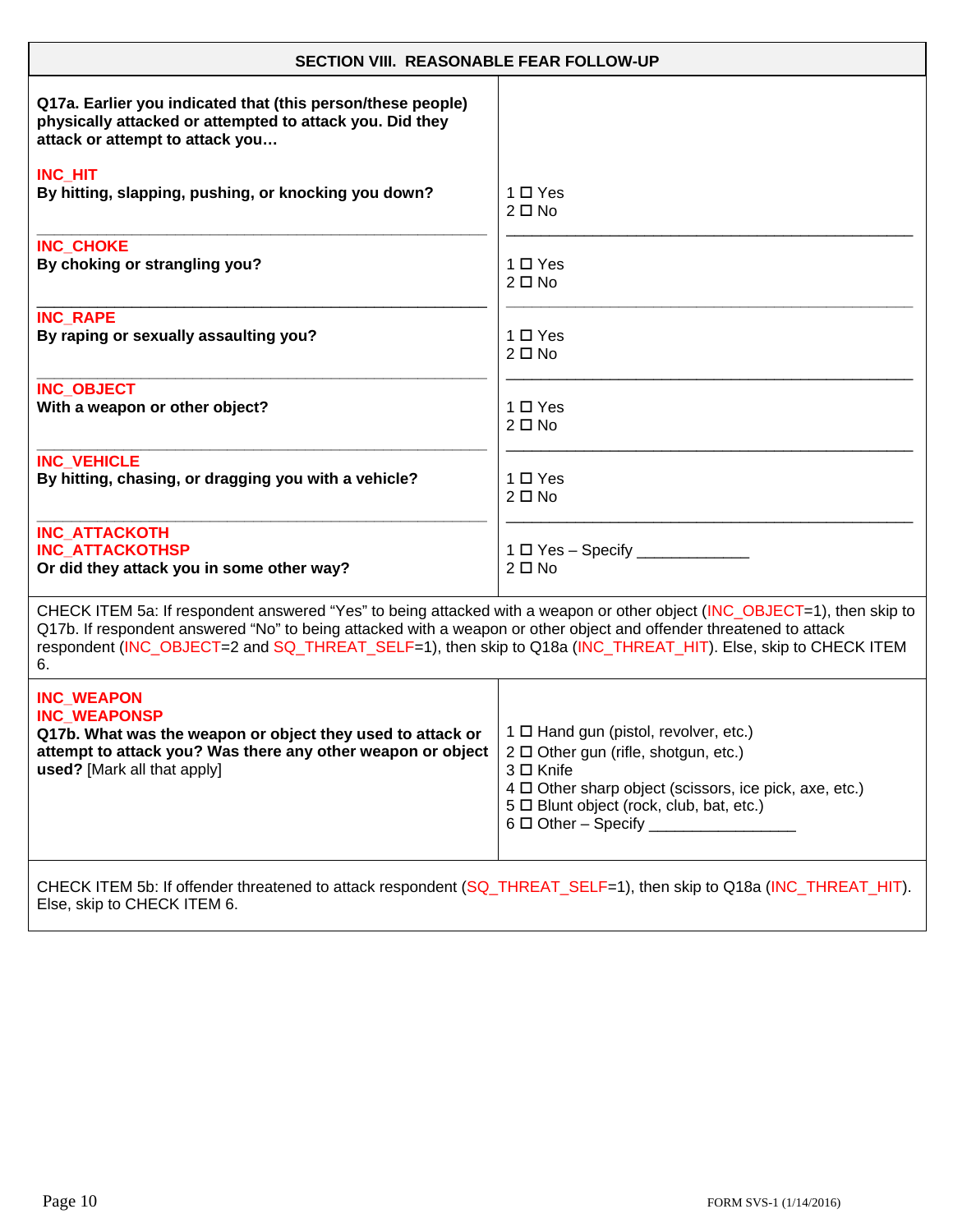| Q18a. Earlier you indicated that (this person/these people)<br>threatened to attack you. Did they threaten                                                                                           |                                                                                                                                                                                                                                                                  |  |
|------------------------------------------------------------------------------------------------------------------------------------------------------------------------------------------------------|------------------------------------------------------------------------------------------------------------------------------------------------------------------------------------------------------------------------------------------------------------------|--|
| INC_THREAT_HIT                                                                                                                                                                                       | $1 \Box Y$ es                                                                                                                                                                                                                                                    |  |
| To hit, slap, push, or knock you down?                                                                                                                                                               | $2 \Box$ No                                                                                                                                                                                                                                                      |  |
| INC_THREAT_CHOKE                                                                                                                                                                                     | $1 \Box Y$ es                                                                                                                                                                                                                                                    |  |
| To choke or strangle you?                                                                                                                                                                            | $2 \Box$ No                                                                                                                                                                                                                                                      |  |
| <b>INC_THREAT_RAPE</b>                                                                                                                                                                               | 1 □ Yes                                                                                                                                                                                                                                                          |  |
| To rape or sexually assault you?                                                                                                                                                                     | $2 \Box$ No                                                                                                                                                                                                                                                      |  |
| INC_THREAT_OBJECT                                                                                                                                                                                    | $1 \Box Y$ es                                                                                                                                                                                                                                                    |  |
| To harm you with a weapon or other object?                                                                                                                                                           | $2 \Box$ No                                                                                                                                                                                                                                                      |  |
| INC_THREAT_VEHICLE                                                                                                                                                                                   | $1 \Box Y$ es                                                                                                                                                                                                                                                    |  |
| To hit, chase, or drag you with a vehicle?                                                                                                                                                           | $2 \Box$ No                                                                                                                                                                                                                                                      |  |
| <b>INC THREAT KILL</b>                                                                                                                                                                               | 1 □ Yes                                                                                                                                                                                                                                                          |  |
| To kill you?                                                                                                                                                                                         | $2 \Box$ No                                                                                                                                                                                                                                                      |  |
| <b>INC THREAT ATTACKOTH</b><br><b>INC THREAT ATTACKOTHSP</b><br>Or did they threaten you in some other way?                                                                                          | $1 \Box Y$ es - Specify ___________<br>$2 \Box$ No                                                                                                                                                                                                               |  |
| CHECK ITEM 5c: If respondent answered "Yes" to being threatened with harm with a weapon or other object<br>(INC_THREAT_OBJECT=1), then skip to Q18b (INC_THREAT_WEAPON). Else, skip to CHECK ITEM 6. |                                                                                                                                                                                                                                                                  |  |
| <b>INC_THREAT_WEAPON</b><br><b>INC THREAT WEAPONSP</b><br>Q18b. What was the weapon or object they threatened to<br>use? Was there any other weapon or object used? [Mark all<br>that apply]         | 1 0 Hand gun (pistol, revolver, etc.)<br>$2 \Box$ Other gun (rifle, shotgun, etc.)<br>3 □ Knife<br>4 $\Box$ Other sharp object (scissors, ice pick, axe, etc.)<br>5 $\Box$ Blunt object (rock, club, bat, etc.)<br>$6\Box$ Other - Specify _____________________ |  |
| CHECK ITEM 6: If offender physically attacked or attempted to attack someone close to respondent or a pet                                                                                            |                                                                                                                                                                                                                                                                  |  |

ked or attempted to attack someone close to respondent or a pet (SQ\_ATTACK\_OTH=1 or SQ\_ATTEMPT\_OTH=1) then skip to Q19a. If offender only threatened to attack someone close to respondent or a pet (SQ\_THREAT\_OTH=1 and SQ\_ATTACK\_OTH ne 1 and SQ\_ATTEMPT\_OTH ne 1), then skip to Q19b (INC\_THREAT\_CHILD). Else, skip to Q20 (ASSIST\_CALL).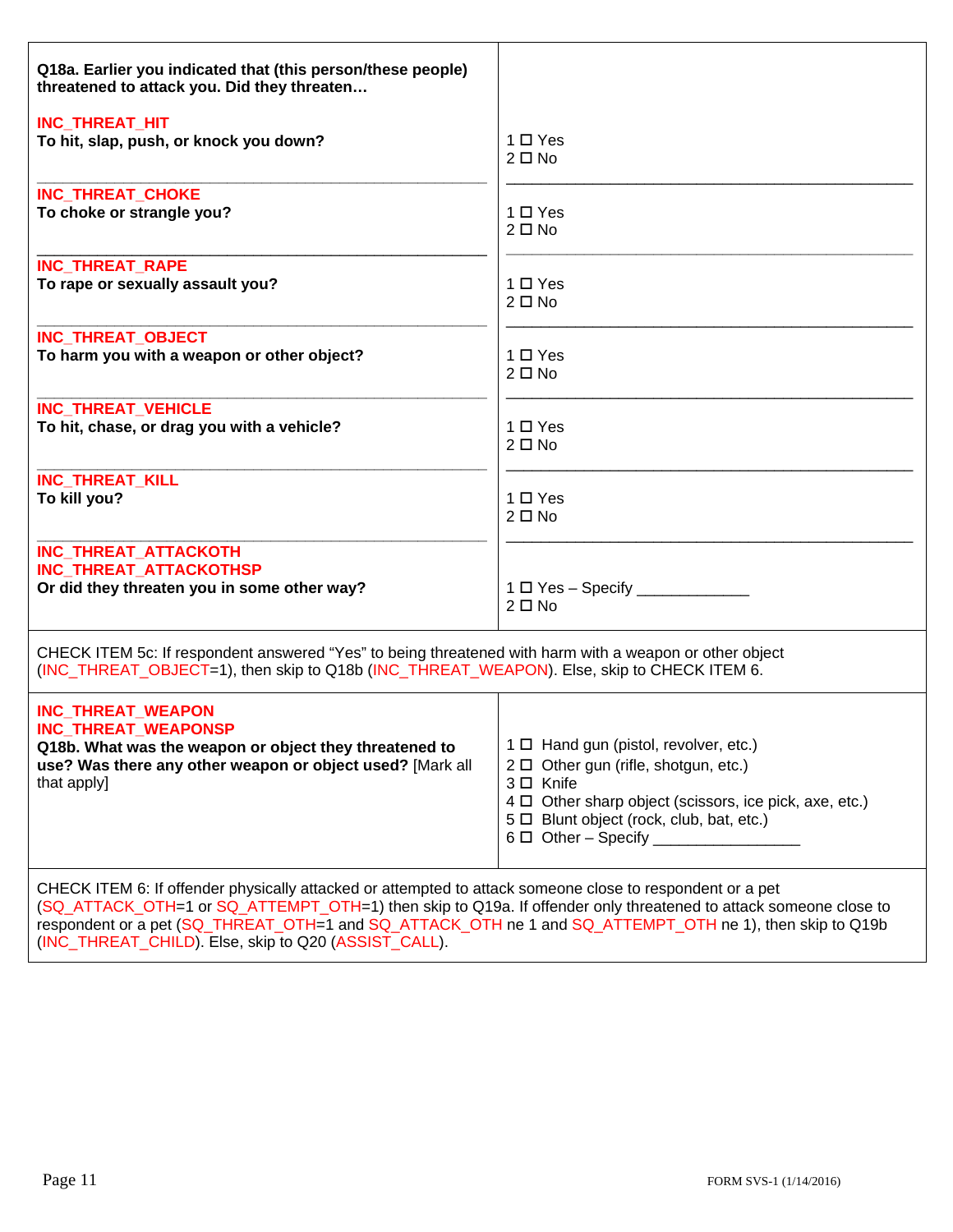| Q19a. Earlier you indicated that (this person/these people)                                                            |                                                     |  |
|------------------------------------------------------------------------------------------------------------------------|-----------------------------------------------------|--|
| attacked or attempted to attack someone close to you or a<br>pet. Who did they physically attack or attempt to attack? |                                                     |  |
| <b>INC_ATTACK_CHILD</b>                                                                                                |                                                     |  |
| A child?                                                                                                               | $1 \Box Y$ es<br>$2 \Box$ No                        |  |
| <b>INC_ATTACK_SPOUSE</b>                                                                                               |                                                     |  |
| A spouse or partner?                                                                                                   | $1 \Box Y$ es<br>$2 \Box$ No                        |  |
| INC_ATTACK_SIGNOTH                                                                                                     |                                                     |  |
| A boyfriend or girlfriend?                                                                                             | $1 \Box Y$ es<br>$2 \Box$ No                        |  |
| INC ATTACK FAMILY                                                                                                      |                                                     |  |
| Another family member?                                                                                                 | $1 \Box Y$ es<br>$2 \Box$ No                        |  |
| <b>INC ATTACK FRIEND</b>                                                                                               |                                                     |  |
| A friend or co-worker?                                                                                                 | $1 \Box Y$ es<br>$2 \Box$ No                        |  |
| <b>INC ATTACK PET</b>                                                                                                  |                                                     |  |
| A pet or companion animal?                                                                                             | $1 \Box Y$ es<br>$2 \Box$ No                        |  |
| <b>INC ATTACK OTHERPERS</b>                                                                                            |                                                     |  |
| <b>INC ATTACK OTHERPERSSP</b><br>Someone else?                                                                         | $1 \Box$ Yes - Specify _____________<br>$2 \Box$ No |  |
| CHECK ITEM 6a: If offender threatened to attack someone close to respondent or a pet (SQ_THREAT_OTH=1), then skip to   |                                                     |  |

Q19b (INC\_THREAT\_CHILD). Else, skip to Q20 (ASSIST\_CALL).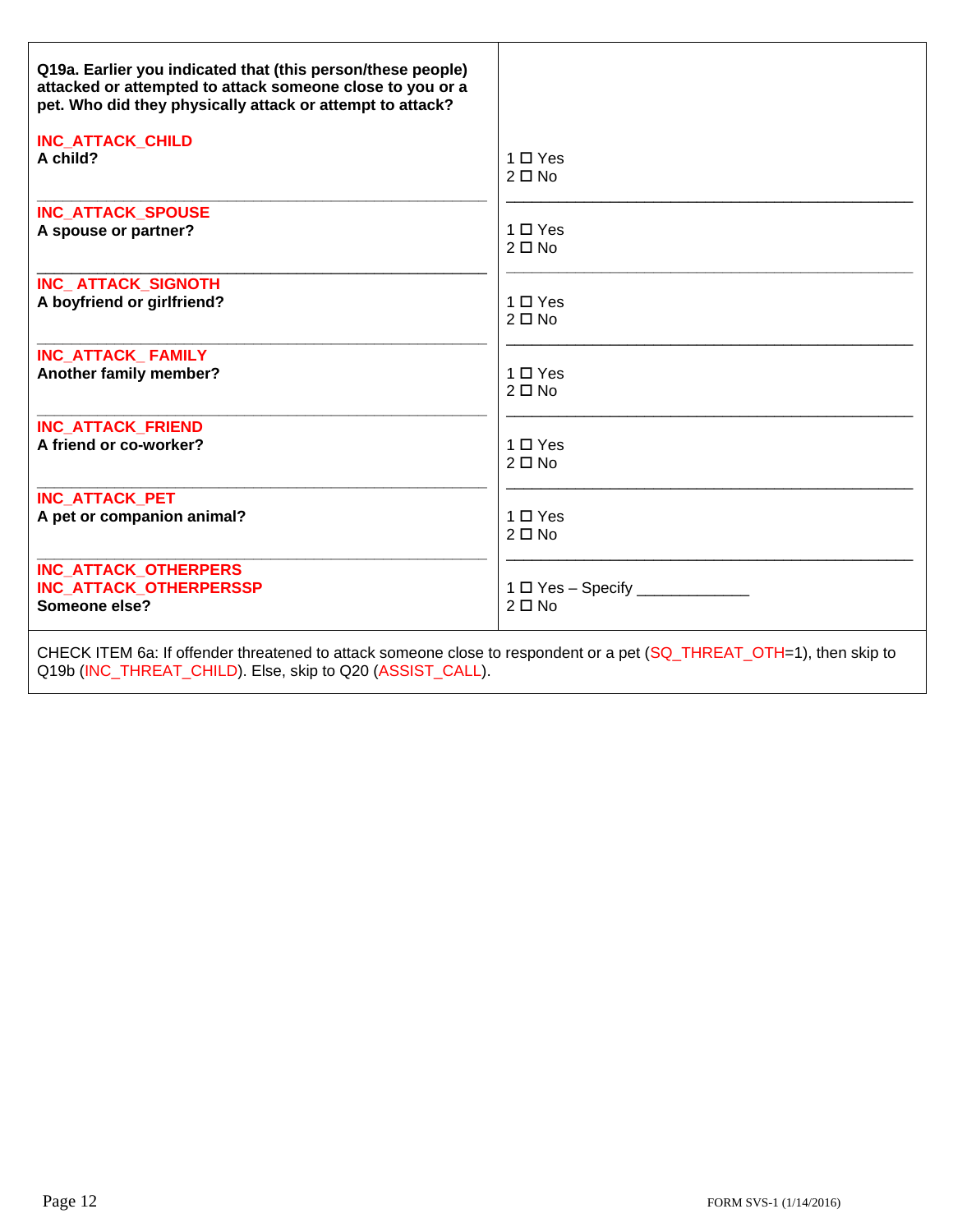| Q19b. Earlier you indicated that (this person/these people)<br>threatened to physically attack someone close to you or a<br>pet. Who did they threaten?                            |                                                                                     |
|------------------------------------------------------------------------------------------------------------------------------------------------------------------------------------|-------------------------------------------------------------------------------------|
| INC_THREAT_CHILD                                                                                                                                                                   | $1 \Box Y$ es                                                                       |
| A child?                                                                                                                                                                           | $2 \Box$ No                                                                         |
| <b>INC_THREAT_SPOUSE</b>                                                                                                                                                           | $1 \Box Y$ es                                                                       |
| A spouse or partner?                                                                                                                                                               | $2 \Box$ No                                                                         |
| <b>INC_THREAT_SIGNOTH</b>                                                                                                                                                          | $1 \Box Y$ es                                                                       |
| A boyfriend or girlfriend?                                                                                                                                                         | $2 \Box$ No                                                                         |
| <b>INC THREAT FAMILY</b>                                                                                                                                                           | $1 \Box Y$ es                                                                       |
| Another family member?                                                                                                                                                             | $2 \Box$ No                                                                         |
| <b>INC_THREAT_FRIEND</b>                                                                                                                                                           | $1 \Box Y$ es                                                                       |
| A friend or co-worker?                                                                                                                                                             | $2 \Box$ No                                                                         |
| <b>INC THREAT PET</b>                                                                                                                                                              | $1 \Box Y$ es                                                                       |
| A pet or companion animal?                                                                                                                                                         | $2 \Box$ No                                                                         |
| <b>INC_THREAT_SELF</b>                                                                                                                                                             | $1 \Box Y$ es                                                                       |
| Himself/herself (offender)?                                                                                                                                                        | $2 \Box$ No                                                                         |
| INC_THREAT_OTH<br>INC_THREAT_OTHSP<br>Someone else?                                                                                                                                | $2 \Box$ No                                                                         |
| SECTION IX. HELP-SEEKING                                                                                                                                                           |                                                                                     |
| <b>ASSIST CALL</b><br>Q20. During the past 12 months did you or someone else call<br>or contact the police to report any of the unwanted contacts<br>or behaviors you experienced? | 1 D Yes [skip to Q22 (ASSIST_YESREPORT)]<br>2 □ No [skip to Q21 (ASSIST_NOTREPORT)] |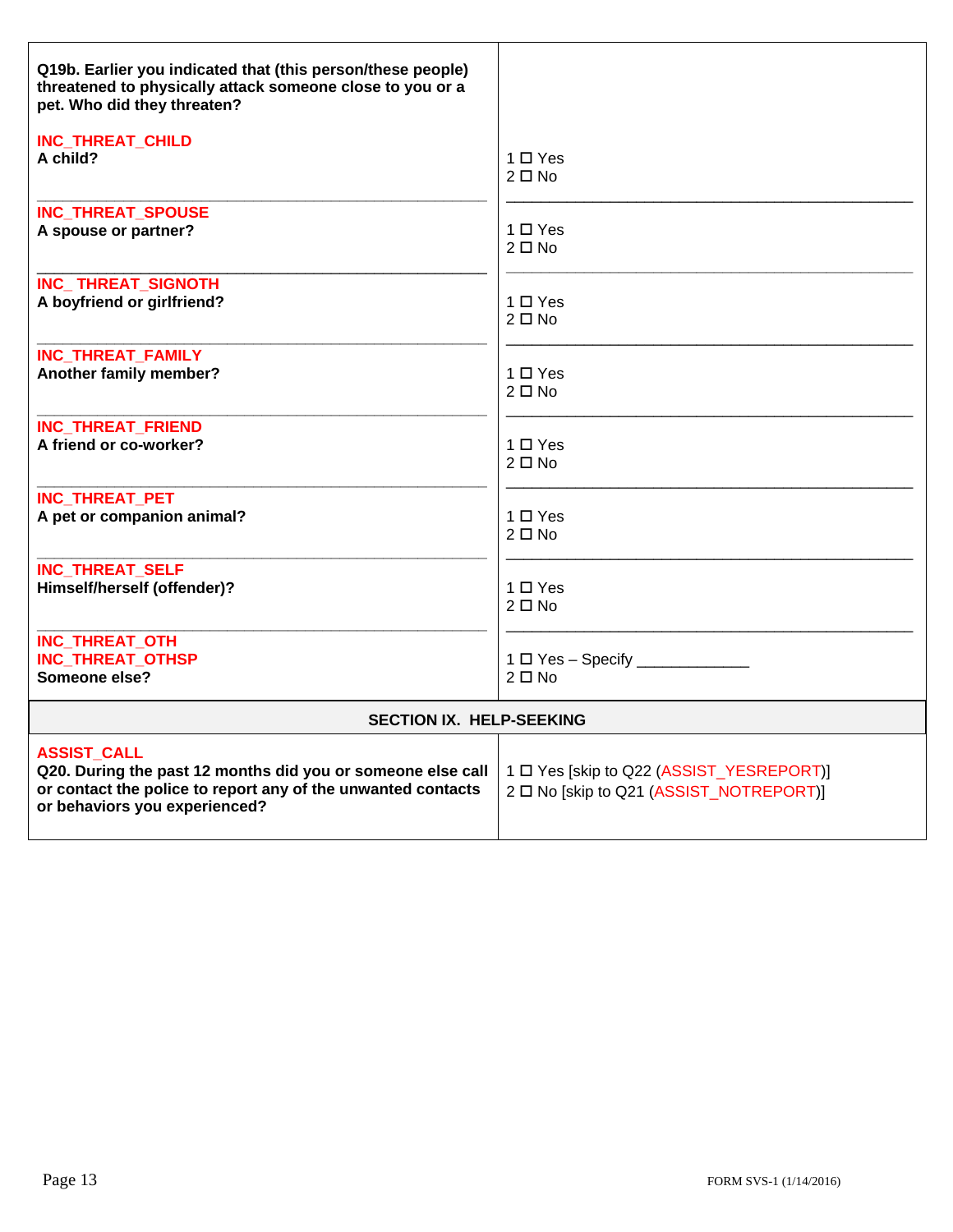# **ASSIST\_NOTREPORT ASSIST\_NOTREPORTSP Dealt with it another way**

**Q21. What was the reason these unwanted contacts or**  $\vert$  01  $\Box$  Reported to another official (guard, apt. manager, **behaviors were not reported to the police? employer, hospital official, school official, military** 

**wasn't important enough to you, police wouldn't do** members, etc.) **anything, police wouldn't help, you fear the person, or was there some other reason?** <br>Not important enough to respondent

- 
- **Mark all that apply] [Mark all that apply]** *perfective official, etc.***)** *perfective or personal matter (handled myself or family official, etc.***) Structured Probe**<br>
Structured Probe **Structured Probe**<br>
Structured Probe **Structured Probe**
- **Was the reason because you dealt with it another way, it** 03 Told other non-officials (parents, friends, other family

 $04 \Box$  Too minor, not a police matter, not serious enough

- $05 \Box$  Not clear it was a crime
- $06 \square$  Not sure that harm was intended

### Police wouldn't do anything

- $07 \Box$  Didn't think the police would be able to stop behaviors
- $08 \Box$  Could not find or identify offender
- $09 \Box$  Had no legal authority/wrong jurisdiction
- 10  $\Box$  Lacked or had incorrect restraining, protection, or nocontact order
- 11 □ Not enough evidence/lack of proof

## Police wouldn't help

- 12 □ Police wouldn't believe respondent
- $13 \Box$  Police would think it was respondent's fault
- $14 \Box$  Police didn't think it was important enough, wouldn't want to be bothered or get involved
- $15 \square$  Offender was a police officer, justice officer
- $16 \Box$  Police would be inefficient, ineffective
- $17 \Box$  Had previous negative experience with the police

### Feared offender

18  $\Box$  Afraid of reprisal or escalation of behavior by the offender or others

## Other reasons

- 19  $\Box$  Respondent does not trust or is afraid of police
- 20 □ Respondent felt ashamed or embarrassed
- $21 \Box$  Didn't want offender to get in trouble with the law
- $22 \Box$  Offender was (ex)spouse or (ex)partner
- 23 □ Respondent obtained a restraining, protection, or nocontact order instead
- $24 \Box$  Respondent moved away
- $25 \Box$  Offender moved away
- $26 \Box$  For the sake of the children
- 27 □ Unwanted contacts/behaviors stopped
- 28  $\Box$  Other Specify
- $29 \Box$  Don't know

CHECK ITEM 6b: Skip to Q27 (ASSIST\_AGENCYSEEK).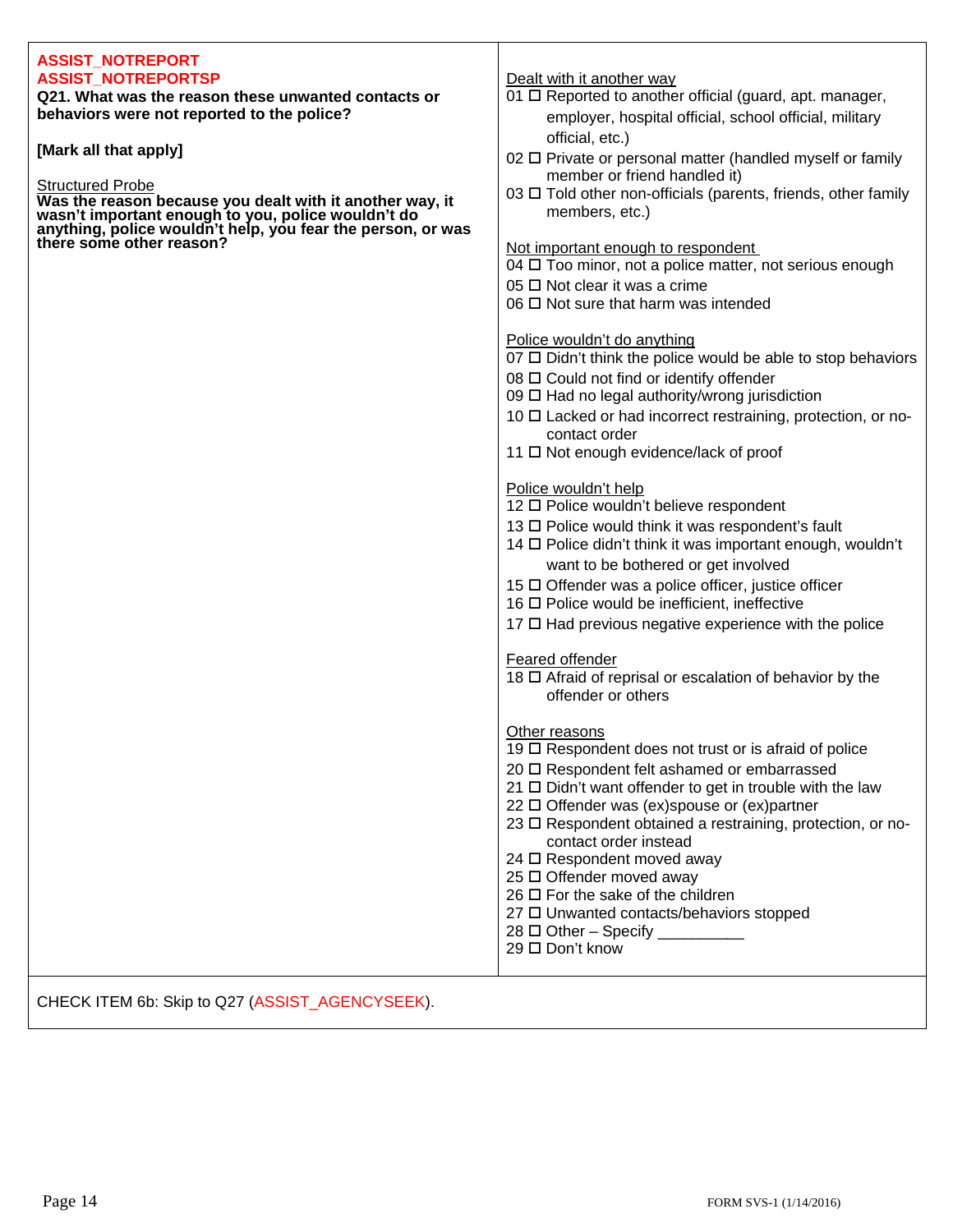| 04 O Respondent's family, in-laws, spouse, parents,<br>children, relatives<br>05 □ Respondent's girl/boyfriend, partner<br>06 □ Doctor, nurse<br>07 □ Clergy or faith leader<br>08 $\Box$ Social worker, counselor, other mental health<br>professional<br>09 □ School official, teacher, faculty, or staff<br>10 □ Boss, employer, co-worker<br>11 □ Stranger, bystander<br>12 □ Security guard, security department<br>13 □ Police on scene<br>14 □ Other - Specify __________<br>15 □ Don't know                                                                                                                                                                                                                                                                                                                                                                                                                                                                                                           |  |
|---------------------------------------------------------------------------------------------------------------------------------------------------------------------------------------------------------------------------------------------------------------------------------------------------------------------------------------------------------------------------------------------------------------------------------------------------------------------------------------------------------------------------------------------------------------------------------------------------------------------------------------------------------------------------------------------------------------------------------------------------------------------------------------------------------------------------------------------------------------------------------------------------------------------------------------------------------------------------------------------------------------|--|
| <b>ASSIST_ACTION</b><br><b>ASSIST ACTIONSP</b><br>01 □ Took a report<br>Q23. Taking into account all of the times the police were<br>contacted in the past 12 months regarding these unwanted<br>02 O Talked to or warned offender<br>contacts or behaviors, what did the police do? Anything<br>03 □ Arrested the offender or took the offender into<br>else? [Mark all that apply]<br>custody<br>04 $\Box$ Told respondent to get a restraining, protection, or<br>no-contact order<br>05 □ Referred respondent to a court or prosecutor's office<br>06 O Referred respondent to services, such as victim<br>assistance<br>07 $\Box$ Gave advice on how to protect self<br>08 □ Took respondent to another location, such as a<br>hospital or shelter<br>09 □ Asked for more information/evidence<br>$10 \Box$ Other - Specify _________<br>11 □ Don't know<br>12 □ Took no action<br>CHECK ITEM 7: If the police took no action (ASSIST_ACTION=12), then skip to Q24 (ASSIST_NOACTION). Else, skip to Q25a |  |

(ASSIST\_CHARGES).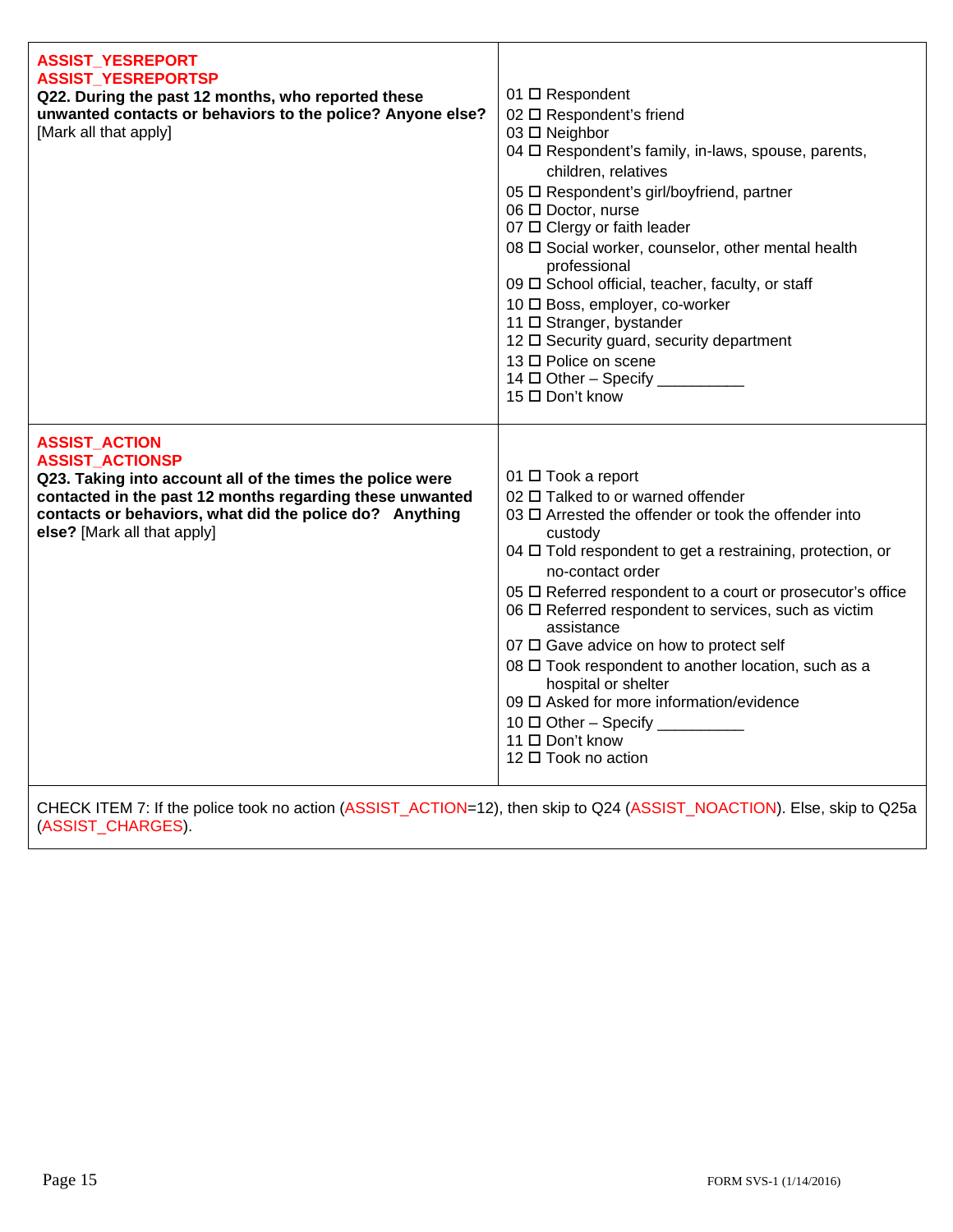| <b>ASSIST NOACTION</b><br><b>ASSIST_NOACTIONSP</b><br>Q24. Why do you think the police took no action? Any other<br>reason? [Mark all that apply]                                                                                                 | 01 <sub>D</sub> Police did not think crime occurred<br>02 □ Could not find or identify offender<br>03 □ Had no legal authority/wrong jurisdiction<br>04 O Respondent lacked or had incorrect restraining,<br>protection, or no-contact order<br>05 □ Didn't have evidence/lack of proof<br>06 □ Didn't believe respondent/take respondent seriously<br>07 □ Thought it was respondent's fault<br>08 □ Didn't think it was important enough, didn't want to be<br>bothered or get involved<br>09 □ Were inefficient, ineffective<br>10 □ Offender was a police officer, justice officer<br>11 □ Offender was well-connected in the community, was<br>friend/relative with local authorities<br>12 $\Box$ Respondent was not old enough to file a report (i.e.<br>needed a guardian)<br>$13 \Box$ Other - Specify ___________<br>14 □ Don't know |
|---------------------------------------------------------------------------------------------------------------------------------------------------------------------------------------------------------------------------------------------------|------------------------------------------------------------------------------------------------------------------------------------------------------------------------------------------------------------------------------------------------------------------------------------------------------------------------------------------------------------------------------------------------------------------------------------------------------------------------------------------------------------------------------------------------------------------------------------------------------------------------------------------------------------------------------------------------------------------------------------------------------------------------------------------------------------------------------------------------|
| <b>ASSIST_CHARGES</b><br>Q25a. Were criminal charges filed against the<br>(person/persons) who committed the unwanted contacts or<br>behaviors you experienced?                                                                                   | 1 D Yes [skip to Q25b (ASSIST_FILED)]<br>2 □ No [skip to Q27 (ASSIST_AGENCYSEEK)]<br>3 □ Don't know [skip to Q27 (ASSIST_AGENCYSEEK)]                                                                                                                                                                                                                                                                                                                                                                                                                                                                                                                                                                                                                                                                                                          |
| <b>ASSIST_FILED</b><br><b>ASSIST_FILEDSP</b><br><b>ASSIST_FILEDBOTHSP</b><br>Q25b. What were the criminal charges filed?                                                                                                                          | 1 □ Stalking<br>2 $\Box$ Something else - Specify _<br>3 $\Box$ Both, stalking and something else - Specify<br>4 □ Don't know                                                                                                                                                                                                                                                                                                                                                                                                                                                                                                                                                                                                                                                                                                                  |
| <b>ASSIST_OUTCOME</b><br><b>ASSIST_OUTCOMESP</b><br>Q26. What was the final outcome of the criminal charges<br>filed against the (person/persons) who committed these<br>unwanted contacts or behaviors? Anything else? [Mark all<br>that apply.] | 01 $\Box$ Still pending<br>02 □ Dismissed/not guilty<br>03 □ Convicted/guilty<br>04 □ Plead to lesser charge<br>$05 \Box$ Fined<br>06 $\Box$ Court order intervention/counseling program<br>07 O Criminal no-contact order<br>08 □ Probation<br>09 □ Jailed/imprisoned<br>11 □ Don't know                                                                                                                                                                                                                                                                                                                                                                                                                                                                                                                                                      |
| <b>ASSIST_AGENCYSEEK</b><br>Q27. In the past 12 months, did you seek any help or advice<br>concerning these unwanted contacts or behaviors from any<br>office or agency - other than police - that assists victims of<br>crime?                   | 1 D Yes [skip to Q28a (ASSIST_AGENCYHELP)]<br>2 □ No [skip to Q29 (ACTION_ACTIVITIES)]<br>3 □ Don't know [skip to Q29 (ACTION_ACTIVITIES)]                                                                                                                                                                                                                                                                                                                                                                                                                                                                                                                                                                                                                                                                                                     |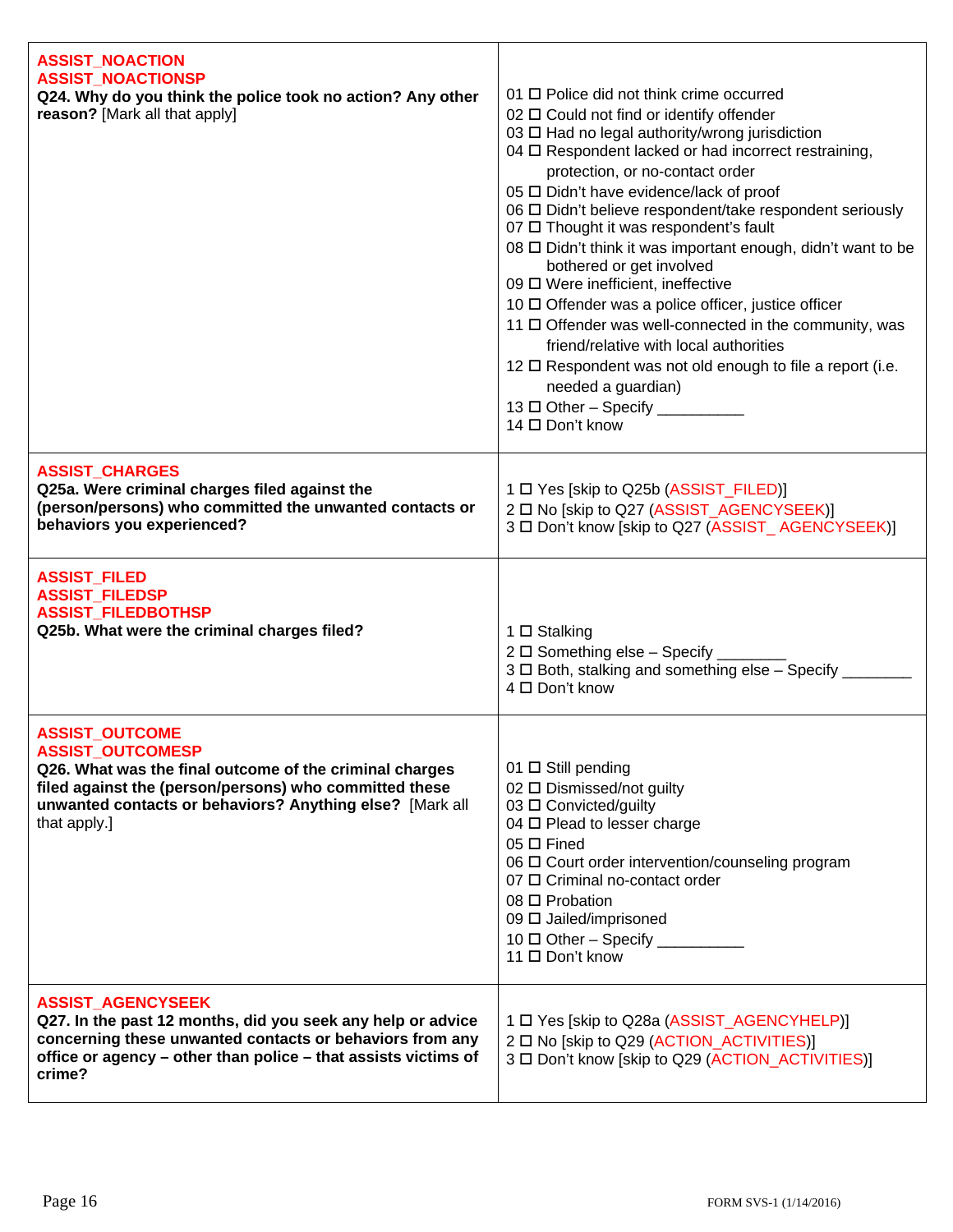| <b>ASSIST_AGENCYHELP</b>                                                                     | 1 D Yes [skip to Q28b (ASSIST_HOTLINE)]           |
|----------------------------------------------------------------------------------------------|---------------------------------------------------|
| Q28a. Did you receive any services or assistance from this                                   | 2 □ No [skip to Q28c (ASSIST_AREA)]               |
| or these offices or agencies?                                                                | 3 D Don't know [skip to Q29 (ACTION_ACTIVITIES)]  |
| Q28b. What type of services did you receive?                                                 |                                                   |
| <b>ASSIST_HOTLINE</b>                                                                        | $1 \Box Y$ es                                     |
| <b>Crisis hotline counseling?</b>                                                            | $2 \Box$ No                                       |
| <b>ASSIST_THERAPY</b>                                                                        | $1 \Box Y$ es                                     |
| <b>Counseling or therapy?</b>                                                                | $2 \Box$ No                                       |
| <b>ASSIST_LEGAL</b>                                                                          | $1 \Box Y$ es                                     |
| Legal or court services?                                                                     | $2 \Box$ No                                       |
| <b>ASSIST_ORDER</b><br>Assistance getting a restraining, protection, or no-contact<br>order? | $1 \Box Y$ es<br>$2 \Box$ No                      |
| <b>ASSIST_COMPENSATE</b>                                                                     | 1 □ Yes                                           |
| Federal or state victim compensation?                                                        | $2 \Box$ No                                       |
| <b>ASSIST_FINANCIAL</b>                                                                      | $1 \Box Y$ es                                     |
| Short term or emergency financial assistance?                                                | $2 \Box$ No                                       |
| <b>ASSIST_SHELTER</b>                                                                        | $1 \Box Y$ es                                     |
| Shelter or safehouse services?                                                               | $2 \Box$ No                                       |
| <b>ASSIST SAFETY</b>                                                                         | $1 \Box Y$ es                                     |
| <b>Safety planning?</b>                                                                      | $2 \Box$ No                                       |
| <b>ASSIST_RISK</b>                                                                           | $1 \Box Y$ es                                     |
| <b>Risk or threat assessment?</b>                                                            | $2 \Box$ No                                       |
| <b>ASSIST MEDICAL</b>                                                                        | 1 □ Yes                                           |
| <b>Medical advocacy?</b>                                                                     | $2 \Box$ No                                       |
| <b>ASSIST_HELP_OTHER</b><br><b>ASSIST_HELP_OTHERSP</b><br>Any other services?                | 1 □ Yes - Specify ________________<br>$2 \Box$ No |
| CHECK ITEM 8: Skip to Q29 (ACTION_ACTIVITIES).                                               |                                                   |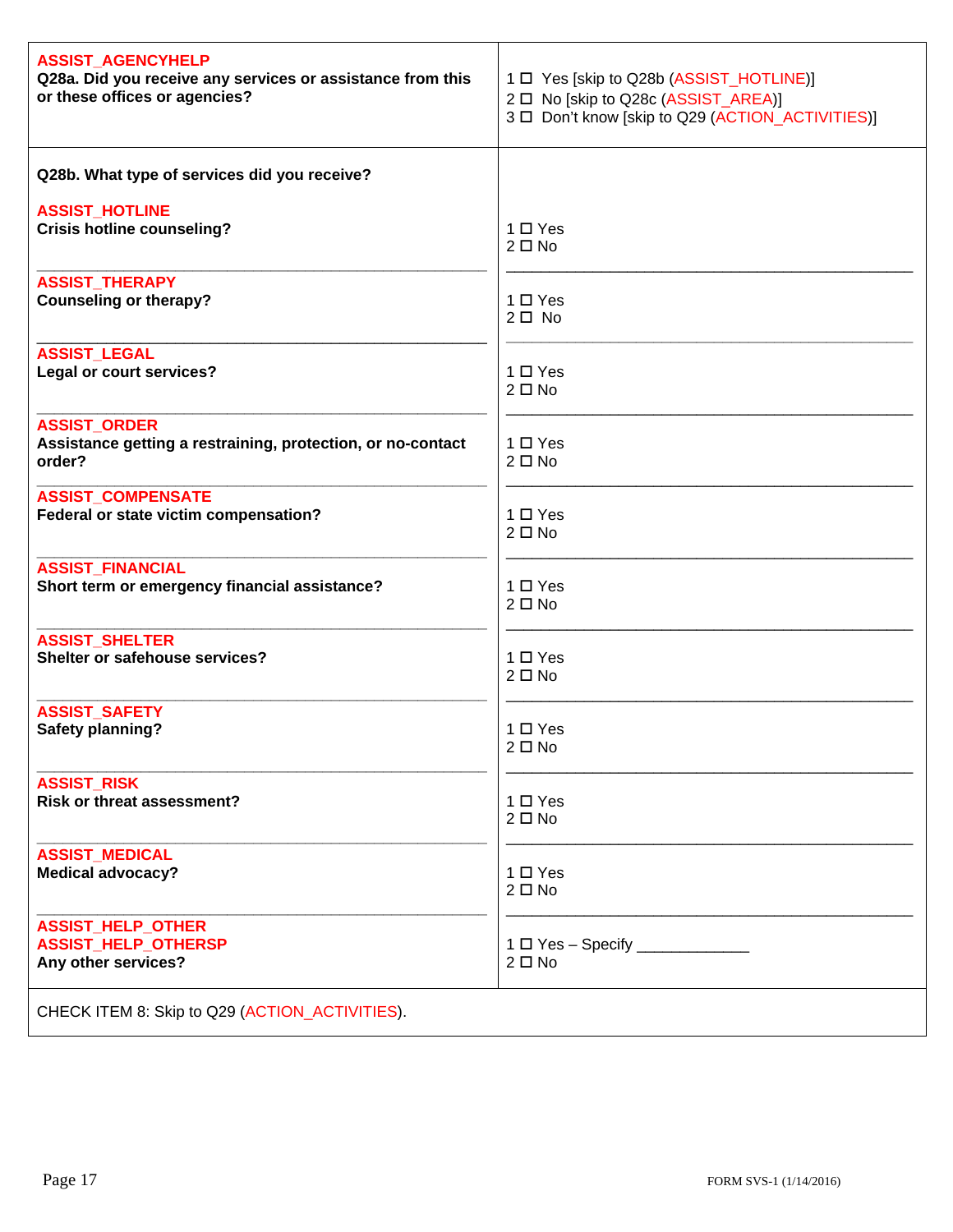| Q28c. You reported that you sought services from an office<br>or agency that assists victims of crime, but did not receive<br>them. Why did you not receive these services? Was it<br>because |                                         |
|-----------------------------------------------------------------------------------------------------------------------------------------------------------------------------------------------|-----------------------------------------|
| <b>ASSIST AREA</b><br>Services were not available in your local area?                                                                                                                         | $1 \Box Y$ es<br>$2 \Box$ No            |
| <b>ASSIST TRANSPORT</b><br>You did not have a means of transportation to and from the<br>service provider?                                                                                    | $1 \square$ Yes<br>$2 \Box$ No          |
| <b>ASSIST CHILDCARE</b><br>You did not have childcare to go to get services?                                                                                                                  | $1 \Box Y$ es<br>$2 \Box$ No            |
| <b>ASSIST ACCOMODATE</b><br>The service provider could not accommodate you (e.g. no<br>beds available in shelter)?                                                                            | $1 \Box Y$ es<br>$2 \Box$ No            |
| <b>ASSIST_WORK</b><br>You were unable to take time off of work or school to get<br>services?                                                                                                  | $1 \Box Y$ es<br>$2 \Box$ No            |
| <b>ASSIST LANGUAGE</b><br>There were language barriers?                                                                                                                                       | $1 \Box Y$ es<br>$2 \Box$ No            |
| <b>ASSIST ELIGIBLE</b><br>You were not eligible for services?                                                                                                                                 | $1 \Box Y$ es<br>$2 \Box$ No            |
| <b>ASSIST_NOHELP_OTHER</b><br><b>ASSIST NOHELP OTHERSP</b><br>Some other reason?                                                                                                              | $1 \Box$ Yes - Specify _<br>$2 \Box$ No |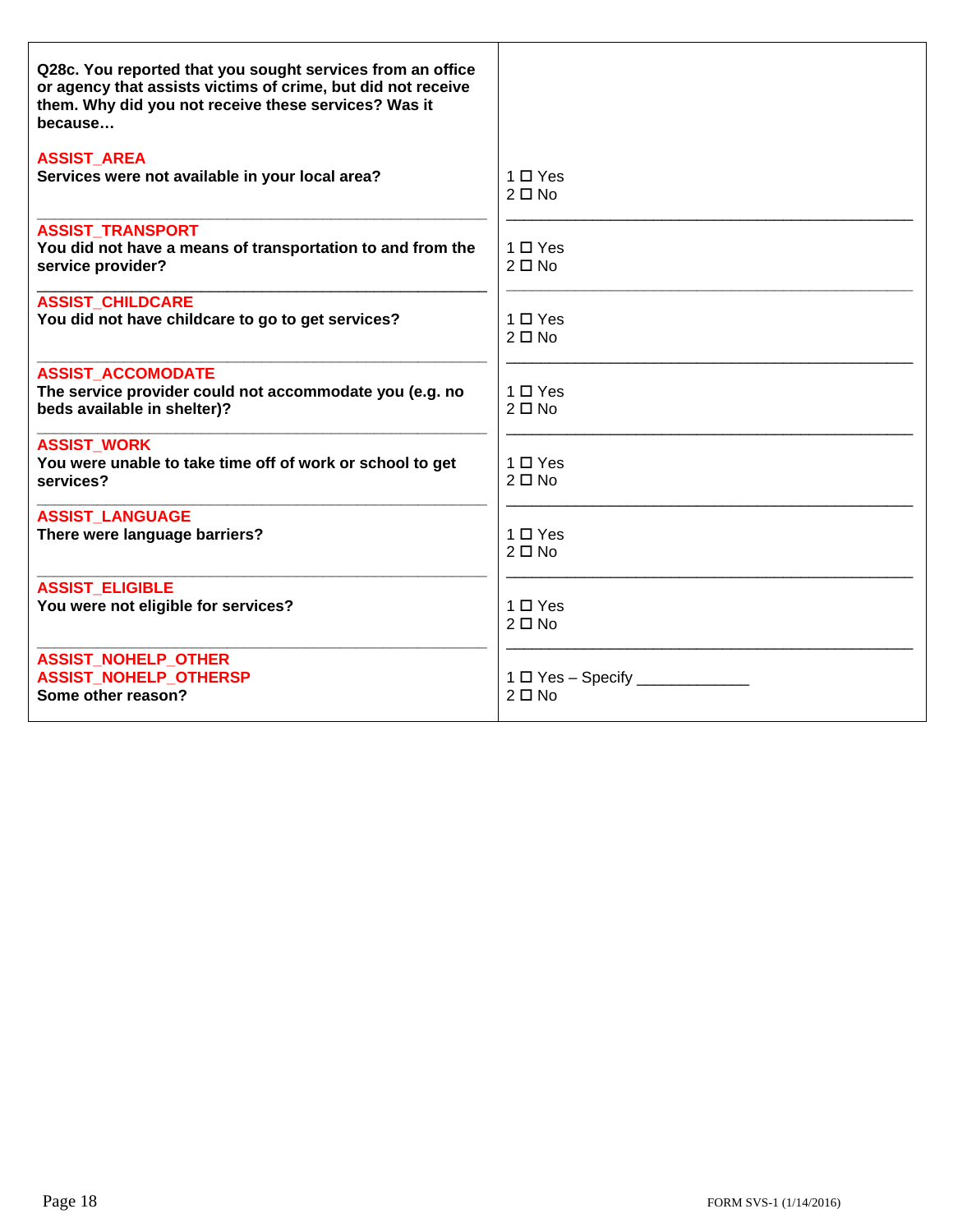| <b>SECTION X. SELF-PROTECTIVE ACTIONS</b>                                                                                                                                                                                                                                     |                                                                                                                                                                                                                                                                                                                                                                                                                                                                                                                         |
|-------------------------------------------------------------------------------------------------------------------------------------------------------------------------------------------------------------------------------------------------------------------------------|-------------------------------------------------------------------------------------------------------------------------------------------------------------------------------------------------------------------------------------------------------------------------------------------------------------------------------------------------------------------------------------------------------------------------------------------------------------------------------------------------------------------------|
| Q29. There are things that people might try to do to protect<br>themselves or stop unwanted contacts or behaviors from<br>continuing. In the past 12 months, have you done any of the<br>following because of the unwanted contacts or behaviors<br>you experienced. Have you |                                                                                                                                                                                                                                                                                                                                                                                                                                                                                                                         |
| <b>ACTION ACTIVITIES</b><br>Changed your day to day activities?                                                                                                                                                                                                               | 1 D Yes [skip to ACTION_ACTIVITIESLST]<br>2 □ No [skip to ACTION_BLOCKED]                                                                                                                                                                                                                                                                                                                                                                                                                                               |
| <b>ACTION_ACTIVITIESLST</b><br><b>ACTION ACTIVITIESLSTSP</b><br>What day to day activities did you change?<br>[Mark all that apply]                                                                                                                                           | 1 □ Take time off from work or school?<br>2 □ Change or quit a job or school?<br>3 $\Box$ Change the way (route or method of transportation)<br>you went to work or school?<br>4 $\square$ Avoid relatives, friends, or holiday celebrations?<br>5 O Change your usual activities outside of work or school?<br>6 $\Box$ Stay with friends or relatives or had them stay with<br>you?<br>7 0 Move or change where you live?<br>8 □ Alter your appearance to be unrecognizable?<br>$9 \Box$ Other - Specify ____________ |
| <b>ACTION BLOCKED</b><br>[Have you] Blocked unwanted calls, messages, or other<br>communications?                                                                                                                                                                             | 1 □ Yes<br>$2 \Box$ No                                                                                                                                                                                                                                                                                                                                                                                                                                                                                                  |
| <b>ACTION SECURITY</b><br>[Have you] Taken self-defensive actions or other security<br>measures?                                                                                                                                                                              | 1 O Yes [skip to ACTION_SECURITYLST]<br>2 □ No [skip to ACTION_INFO]                                                                                                                                                                                                                                                                                                                                                                                                                                                    |
| <b>ACTION_SECURITYLST</b><br><b>ACTION_SECURITYLSTSP</b><br>What self-defensive actions or security measures did you<br>take?<br>[Mark all that apply]                                                                                                                        | 1 □ Take self-defense or martial arts classes?<br>2 □ Get pepper spray?<br>3 □ Get a gun?<br>4 O Get any other kind of weapon?<br>5 O Change or install new locks or a security system?<br>6 □ Other - Specify                                                                                                                                                                                                                                                                                                          |
| <b>ACTION INFO</b><br>[Have you] Changed your personal information?                                                                                                                                                                                                           | 1 D Yes [skip to ACTION_INFOLST]<br>2 O No [skip to ACTION ORDER]                                                                                                                                                                                                                                                                                                                                                                                                                                                       |
| <b>ACTION_INFOLST</b><br><b>ACTION INFOLSTSP</b><br>What personal information did you change?<br>[Mark all that apply]                                                                                                                                                        | 1 O Change your social security number or name?<br>2 □ Change e-mail address?<br>3 D Shut down or change information on social media<br>accounts?<br>4 D Change telephone numbers?<br>5 $\Box$ Get a new phone or computer?<br>$6 \Box$ Other - Specify ____________                                                                                                                                                                                                                                                    |
| <b>ACTION ORDER</b><br>[Have you] Applied for a restraining, protection, or no-contact<br>order?                                                                                                                                                                              | 1 O Yes<br>$2 \Box$ No                                                                                                                                                                                                                                                                                                                                                                                                                                                                                                  |
| <b>ACTION PROTECT</b><br><b>ACTION PROTECTSP</b>                                                                                                                                                                                                                              |                                                                                                                                                                                                                                                                                                                                                                                                                                                                                                                         |
| [Have you] Did you do anything else to protect yourself or<br>stop the unwanted contacts or behaviors from continuing?                                                                                                                                                        | $2 \Box$ No                                                                                                                                                                                                                                                                                                                                                                                                                                                                                                             |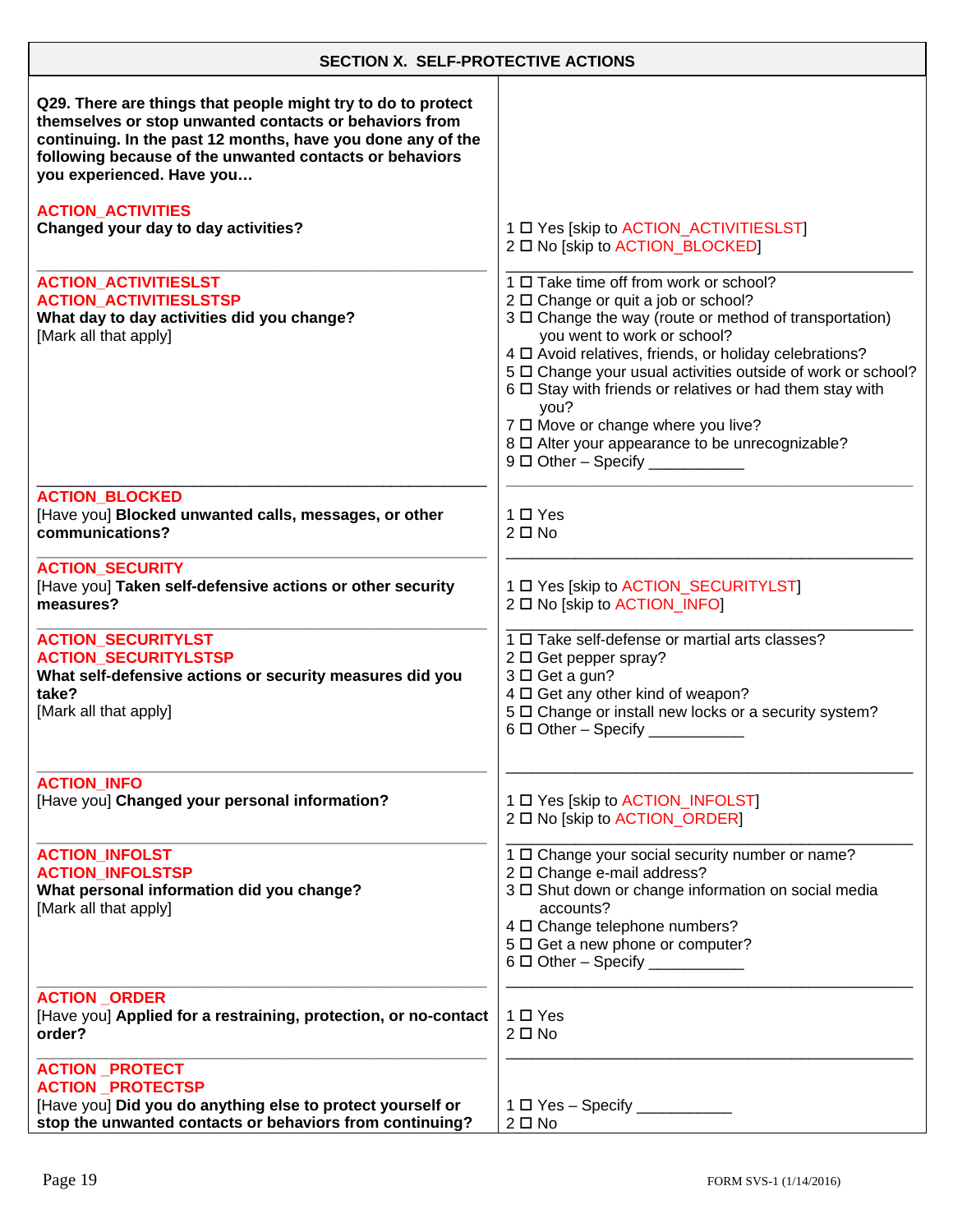| Q30. Some people might ask others for help in order to<br>protect themselves or to stop unwanted contacts or<br>behaviors from continuing. In the past 12 months, did you |                                             |
|---------------------------------------------------------------------------------------------------------------------------------------------------------------------------|---------------------------------------------|
| <b>ACTION ADVICE</b>                                                                                                                                                      | $1 \Box Y$ es                               |
| Ask for advice or help from friends or family?                                                                                                                            | $2 \Box$ No                                 |
| <b>ACTION REQUEST</b>                                                                                                                                                     | $1 \Box Y$ es                               |
| Ask people not to release information about you?                                                                                                                          | $2 \Box$ No                                 |
| <b>ACTION INVESTIGATE</b>                                                                                                                                                 | $1 \Box Y$ es                               |
| Hire a private investigator?                                                                                                                                              | $2 \Box$ No                                 |
| <b>ACTION ATTORNEY</b>                                                                                                                                                    | 1 □ Yes                                     |
| Ask for advice or help from an attorney?                                                                                                                                  | $2 \Box$ No                                 |
| <b>ACTION_COUNSELOR</b>                                                                                                                                                   | $1 \Box Y$ es                               |
| Talk to a counselor or therapist?                                                                                                                                         | $2 \Box$ No                                 |
| <b>ACTION DOCTOR</b>                                                                                                                                                      | $1 \Box Y$ es                               |
| Talk to a doctor or nurse?                                                                                                                                                | $2 \Box$ No                                 |
| <b>ACTION FAITH</b>                                                                                                                                                       | 1 □ Yes                                     |
| Talk to your Clergy or faith leader?                                                                                                                                      | $2 \Box$ No                                 |
| <b>ACTION BOSS</b>                                                                                                                                                        | 1 □ Yes                                     |
| Talk to your boss or employer?                                                                                                                                            | $2 \Box$ No                                 |
| <b>ACTION SCHOOL</b>                                                                                                                                                      | 1 □ Yes                                     |
| Talk to your teacher or school official?                                                                                                                                  | $2 \Box$ No                                 |
| <b>ACTION WORKPLACE</b>                                                                                                                                                   | $1 \Box Y$ es                               |
| Contact your building or workplace security person?                                                                                                                       | $2 \Box$ No                                 |
| <b>ACTION CURRENT</b>                                                                                                                                                     | 1 D Yes [skip to Q33 (ACTION_PEERS)]        |
| Q31. Are these unwanted contacts or behaviors still going                                                                                                                 | 2 □ No [skip to Q32 (ACTION_STOPPED)]       |
| on?                                                                                                                                                                       | 3 D Don't know [skip to Q33 (ACTION PEERS)] |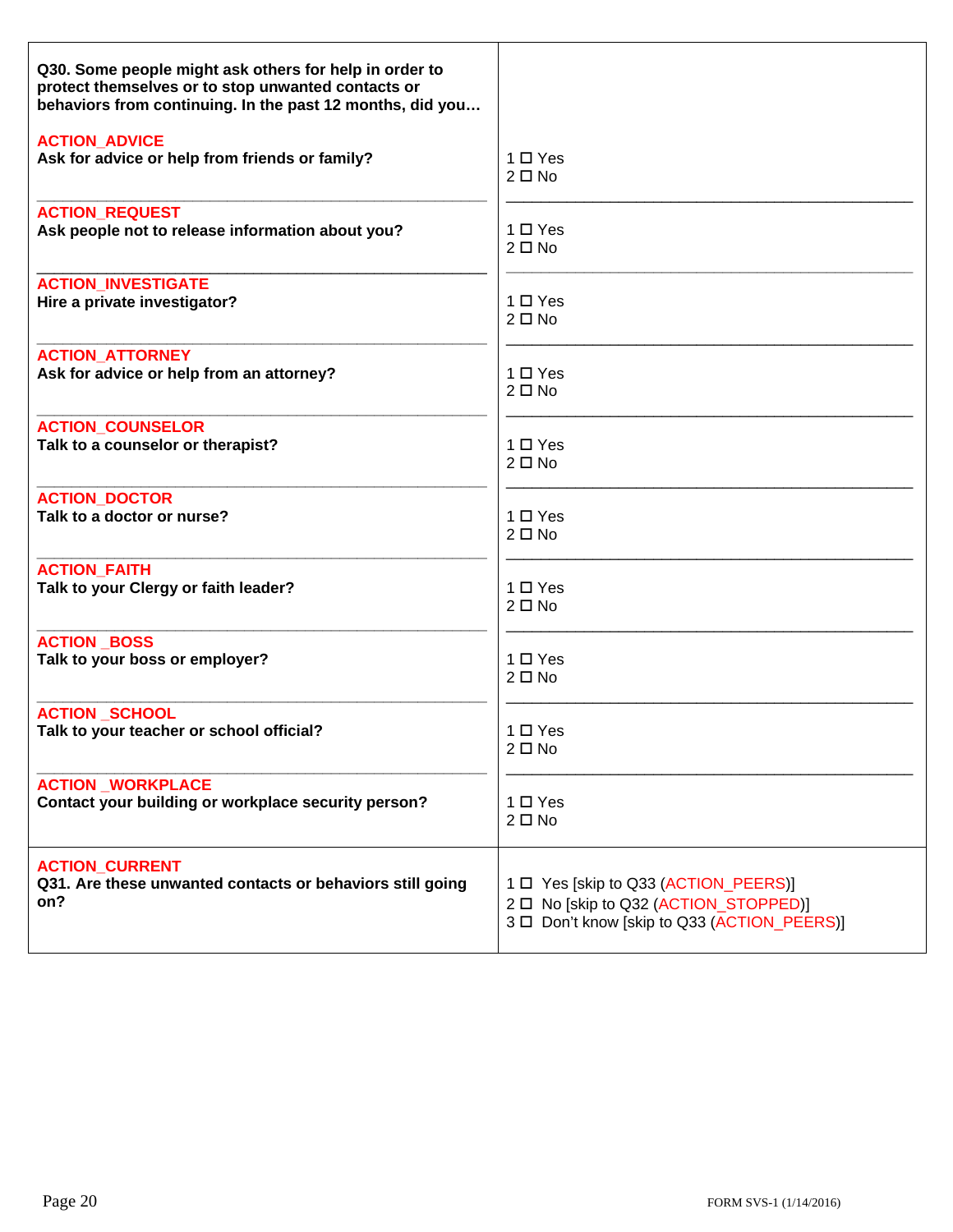| <b>ACTION_STOPPED</b>                                                                                                 |                                                                      |
|-----------------------------------------------------------------------------------------------------------------------|----------------------------------------------------------------------|
| <b>ACTION STOPPEDSP</b>                                                                                               | Respondent took measures                                             |
| <b>ACTION_STOPPEDSP2</b>                                                                                              | 01 □ Got a restraining, protection, or no-contact order              |
| Q32. Why do you think these unwanted contacts or                                                                      | 02 □ Moved                                                           |
| behaviors stopped? Anything else? [Mark all that apply]                                                               | 03 $\Box$ Changed phone number, e-mail account, or social            |
|                                                                                                                       | media account                                                        |
|                                                                                                                       | 04 $\Box$ Got a new phone or computer<br>05 □ Talked to the offender |
|                                                                                                                       | 06 $\Box$ Got married or started a new relationship with             |
|                                                                                                                       | someone else                                                         |
|                                                                                                                       |                                                                      |
|                                                                                                                       | Offender stopped (because he/she)                                    |
|                                                                                                                       | $07 \square$ Was arrested                                            |
|                                                                                                                       | 08 □ Was incarcerated                                                |
|                                                                                                                       | 09 □ Started a new relationship with someone else                    |
|                                                                                                                       | $10 \Box$ Moved<br>$11 \Box$ Died                                    |
|                                                                                                                       | 12 □ Got help/counseling                                             |
|                                                                                                                       |                                                                      |
|                                                                                                                       | Others intervened                                                    |
|                                                                                                                       | 13 □ Police intervened                                               |
|                                                                                                                       | 14 □ Friend or relative intervened<br>15 □ Employer intervened       |
|                                                                                                                       | 16 □ School official, faculty, or staff intervened                   |
|                                                                                                                       | 17 O Clergy or faith leader intervened                               |
|                                                                                                                       | $18 \Box$ Other - Specify ___________                                |
|                                                                                                                       | Other reason                                                         |
|                                                                                                                       | 19 □ Don't know why it stopped                                       |
|                                                                                                                       | $20 \Box$ Other - Specify __________                                 |
|                                                                                                                       |                                                                      |
| SECTION XI. COST TO VICTIM                                                                                            |                                                                      |
| Unwanted contacts or behaviors may affect people in                                                                   |                                                                      |
| different ways. Next I would like to ask you some questions<br>about how the unwanted contacts or behaviors you       |                                                                      |
| experienced may have affected you.                                                                                    |                                                                      |
|                                                                                                                       |                                                                      |
| <b>ACTION_PEERS</b>                                                                                                   |                                                                      |
| Q33. Did experiencing these unwanted contacts or behaviors                                                            | 1 O Yes<br>$2 \Box$ No                                               |
| lead you to have significant problems with your job or<br>schoolwork, or trouble with your boss, coworkers, or peers? | 3 □ N/A, does not attend school or does not have a job               |
|                                                                                                                       |                                                                      |
| <b>ACTION FIGHTS</b>                                                                                                  |                                                                      |
| Q34. Did experiencing these unwanted contacts or behaviors                                                            | $1 \Box$ Yes                                                         |
| lead you to have significant problems with family members                                                             | $2 \Box$ No                                                          |
| or friends, including getting into more arguments or fights                                                           |                                                                      |
| than you did before, not feeling you could trust them as<br>much, or not feeling as close to them as you did before?  |                                                                      |
|                                                                                                                       |                                                                      |
| <b>ACTION_DISTRESSING</b>                                                                                             |                                                                      |
|                                                                                                                       |                                                                      |
| Q35. How distressing were these unwanted contacts or                                                                  | $1 \Box$ Not at all distressing                                      |
| behaviors to you? Were they not at all distressing, mildly                                                            | 2 □ Mildly distressing                                               |
| distressing, moderately distressing, or severely distressing?                                                         | 3 D Moderately distressing                                           |
|                                                                                                                       | 4 D Severely distressing                                             |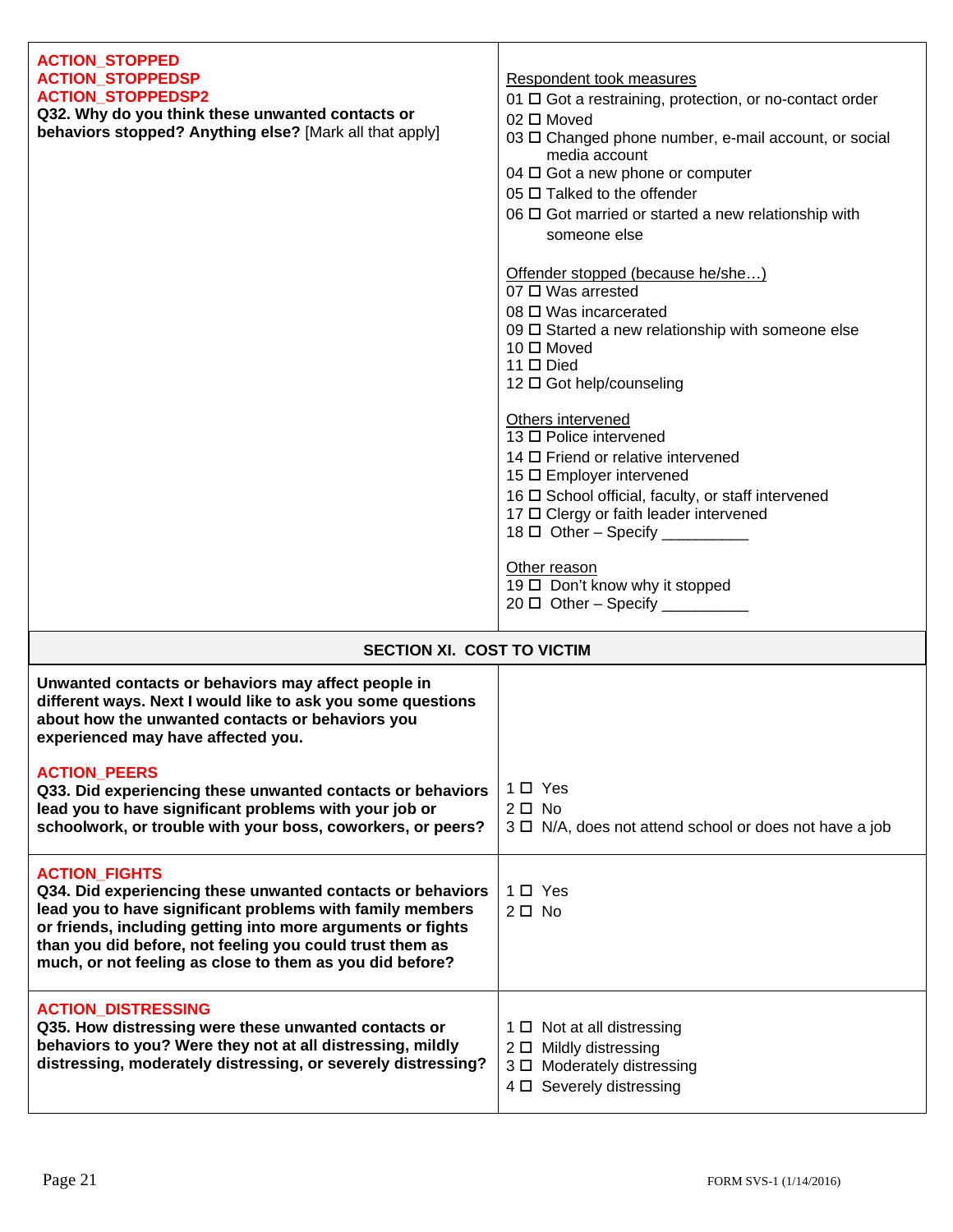| Q36a. Considering all of these unwanted contacts or<br>behaviors that have occurred over the past year, did you<br>feel                                                 |               |
|-------------------------------------------------------------------------------------------------------------------------------------------------------------------------|---------------|
| <b>ACTION_FEARFUL</b>                                                                                                                                                   | $1 \Box Y$ es |
| <b>Fearful or terrified?</b>                                                                                                                                            | $2 \Box$ No   |
| <b>ACTION_WORRIED</b>                                                                                                                                                   | 1 O Yes       |
| <b>Worried or anxious?</b>                                                                                                                                              | $2 \Box$ No   |
| <b>ACTION ANGRY</b>                                                                                                                                                     | 1 □ Yes       |
| Angry or annoyed?                                                                                                                                                       | $2 \Box$ No   |
| <b>ACTION_SAD</b>                                                                                                                                                       | 1 O Yes       |
| Sad or depressed?                                                                                                                                                       | $2 \Box$ No   |
| <b>ACTION_HELPLESS</b>                                                                                                                                                  | 1 O Yes       |
| <b>Vulnerable or helpless?</b>                                                                                                                                          | $2 \Box$ No   |
| <b>ACTION_TRUST</b>                                                                                                                                                     | 1 □ Yes       |
| Like you couldn't trust people?                                                                                                                                         | $2 \Box$ No   |
| <b>ACTION_SICK</b>                                                                                                                                                      | $1 \Box Y$ es |
| Sick?                                                                                                                                                                   | $2 \Box$ No   |
| <b>ACTION STRESSED</b>                                                                                                                                                  | 1 O Yes       |
| Stressed?                                                                                                                                                               | $2 \Box$ No   |
| <b>ACTION_UNSAFE</b>                                                                                                                                                    | 1 O Yes       |
| Unsafe?                                                                                                                                                                 | $2 \Box$ No   |
| <b>ACTION SUICIDAL</b>                                                                                                                                                  | $1 \Box Y$ es |
| Suicidal?                                                                                                                                                               | $2 \Box$ No   |
| <b>ACTION_FEELOTHER</b>                                                                                                                                                 | 1 □ Yes       |
| Or did you feel some other way?                                                                                                                                         | $2 \Box$ No   |
| CHECK ITEM 9: If respondent reported feeling some other way at Q36a (ACTION_FEELOTHER=1), then skip to Q36b<br>(ACTION_FEELOTHERSP). Else, skip to Q37 (ACTION_KILLED). |               |
| <b>ACTION_FEELOTHERSP</b><br>Q36b. What other way did these unwanted contacts or<br>behaviors make you feel?                                                            |               |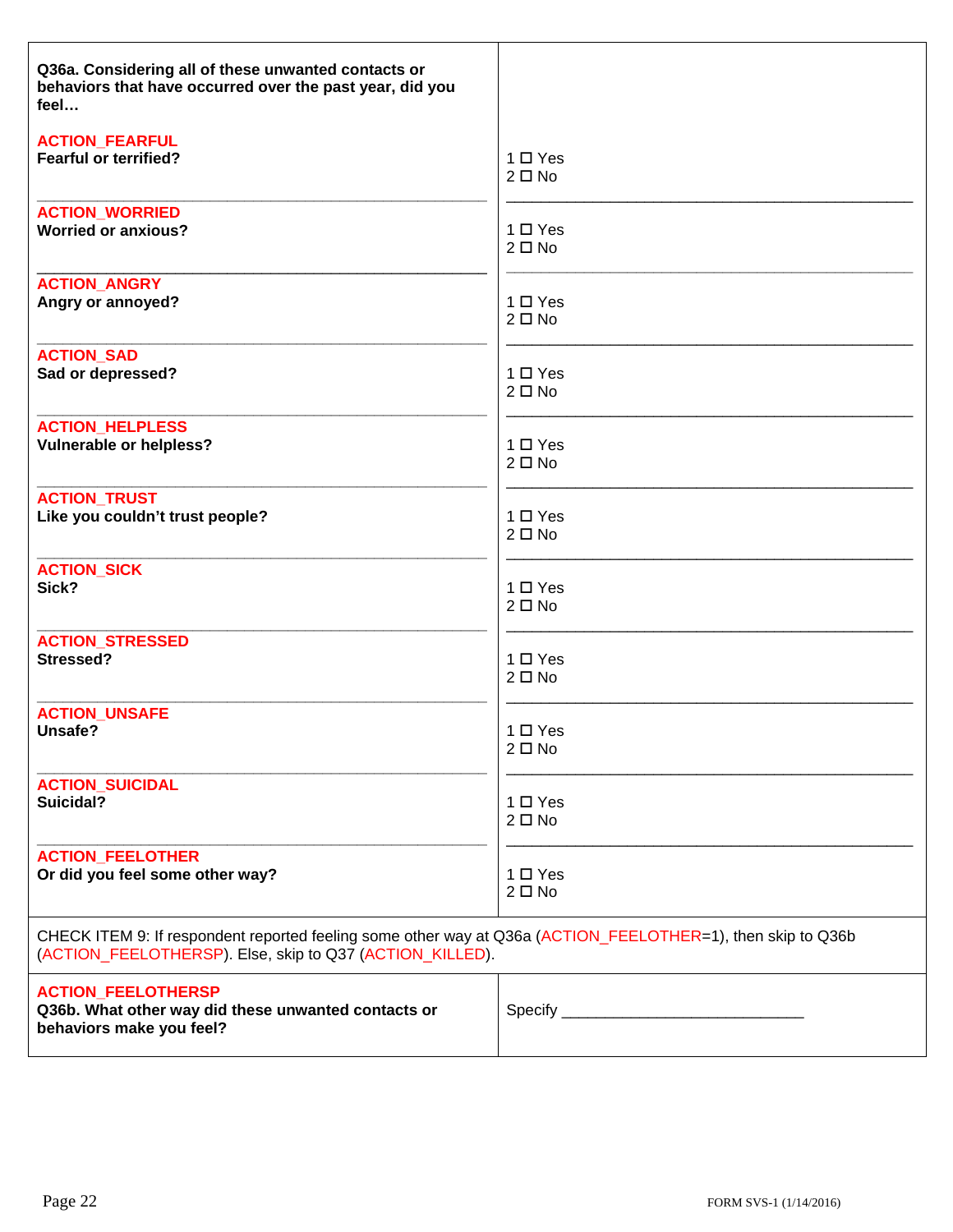| Q37. What were you afraid of happening as these unwanted<br>contacts or behaviors were occurring? Were you afraid of                                                                                                       |                                                               |
|----------------------------------------------------------------------------------------------------------------------------------------------------------------------------------------------------------------------------|---------------------------------------------------------------|
| <b>ACTION KILLED</b>                                                                                                                                                                                                       | $1 \Box Y$ es                                                 |
| <b>Being killed?</b>                                                                                                                                                                                                       | $2 \Box$ No                                                   |
| <b>ACTION SELFHARM</b>                                                                                                                                                                                                     | $1 \Box Y$ es                                                 |
| Physical or bodily harm?                                                                                                                                                                                                   | $2 \Box$ No                                                   |
| <b>ACTION_OTHHARM</b>                                                                                                                                                                                                      | $1 \Box Y$ es                                                 |
| Someone close to you being harmed?                                                                                                                                                                                         | $2 \Box$ No                                                   |
| <b>ACTION JOB</b>                                                                                                                                                                                                          | $1 \Box Y$ es                                                 |
| Losing your job or job opportunities?                                                                                                                                                                                      | $2 \Box$ No                                                   |
| <b>ACTION_FREEDOM</b>                                                                                                                                                                                                      | $1 \Box Y$ es                                                 |
| Losing your freedom?                                                                                                                                                                                                       | $2 \Box$ No                                                   |
| <b>ACTION SOCIAL</b>                                                                                                                                                                                                       | $1 \Box Y$ es                                                 |
| Losing your social network, peers, or friends?                                                                                                                                                                             | $2 \Box$ No                                                   |
| <b>ACTION FOREVER</b>                                                                                                                                                                                                      | $1 \Box Y$ es                                                 |
| The behaviors never stopping?                                                                                                                                                                                              | $2 \Box$ No                                                   |
| <b>ACTION UNSURE</b>                                                                                                                                                                                                       | $1 \Box Y$ es                                                 |
| Not knowing what might happen next?                                                                                                                                                                                        | $2 \Box$ No                                                   |
| <b>ACTION MENTAL</b>                                                                                                                                                                                                       | $1 \Box Y$ es                                                 |
| Losing your mind?                                                                                                                                                                                                          | $2 \Box$ No                                                   |
| <b>ACTION_AFRAIDOTHER</b><br><b>ACTION_AFRAIDOTHERSP</b><br><b>Anything else?</b>                                                                                                                                          | $1 \Box Y$ es - Specify ___________<br>$2 \Box$ No            |
| <b>ACTION FIRED</b><br>Q38. During the past 12 months, have you been fired from or<br>asked to leave a job because of these unwanted contacts or<br>behaviors?                                                             | 1 □ Yes<br>$2\square$ No<br>$3 \Box$ N/A, does not have a job |
| <b>ACTION_INSURANCE</b><br>Q39. During the past 12 months, did you lose any pay that<br>was not covered by unemployment insurance, paid leave, or<br>some other source because of these unwanted contacts or<br>behaviors? | 1□ Yes<br>$2\square$ No<br>$3 \Box$ N/A, does not have a job  |